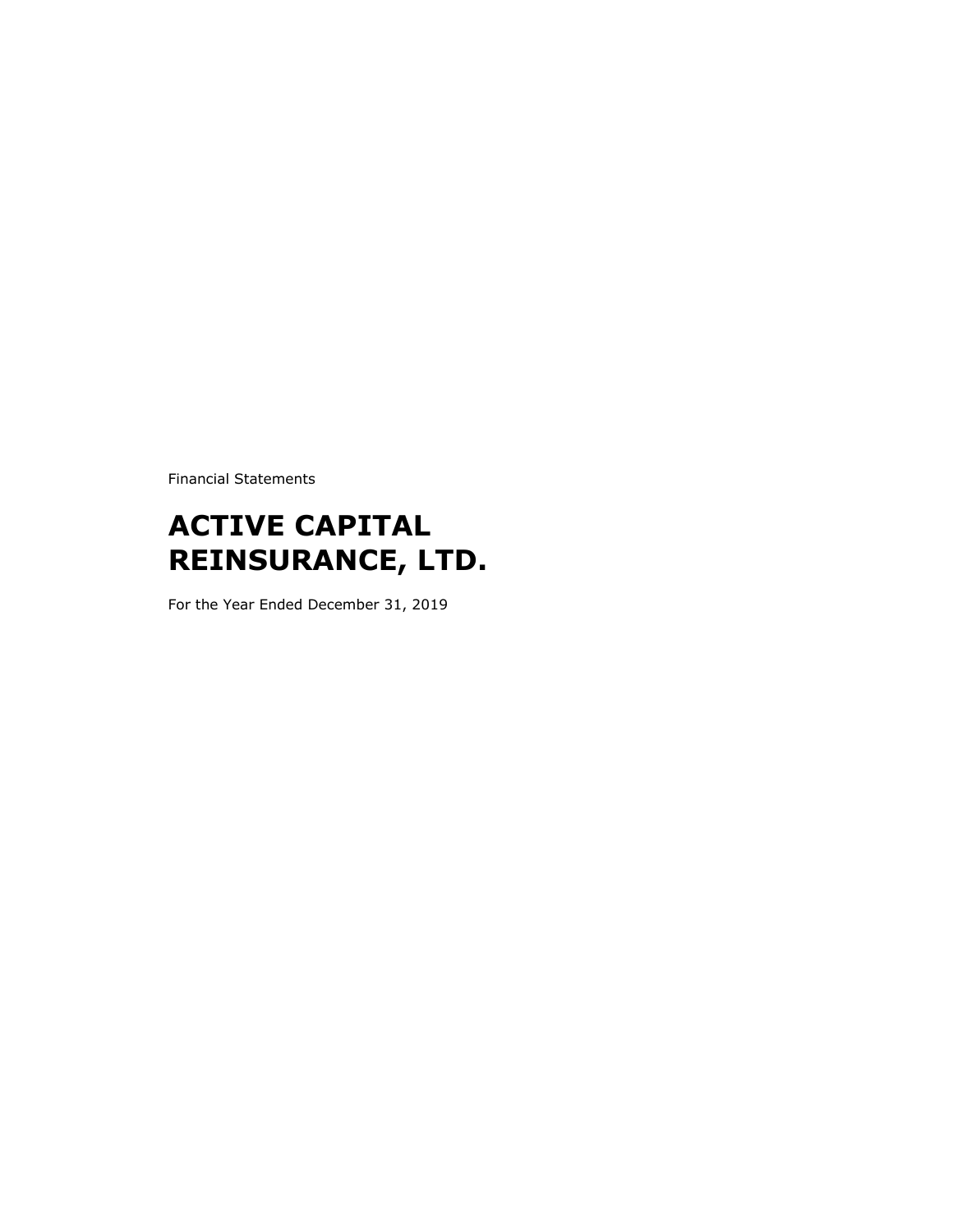### **Contents**

### December 31, 2019

|                                              | Page       |
|----------------------------------------------|------------|
| Independent auditors' report                 | $1$ to $2$ |
| Statement of financial position              | 3          |
| Statement of comprehensive income            | 4          |
| Statement of cash flows                      | 5          |
| Statement of changes in shareholder's equity | 6          |
| Notes to the financial statements            | 7 to 20    |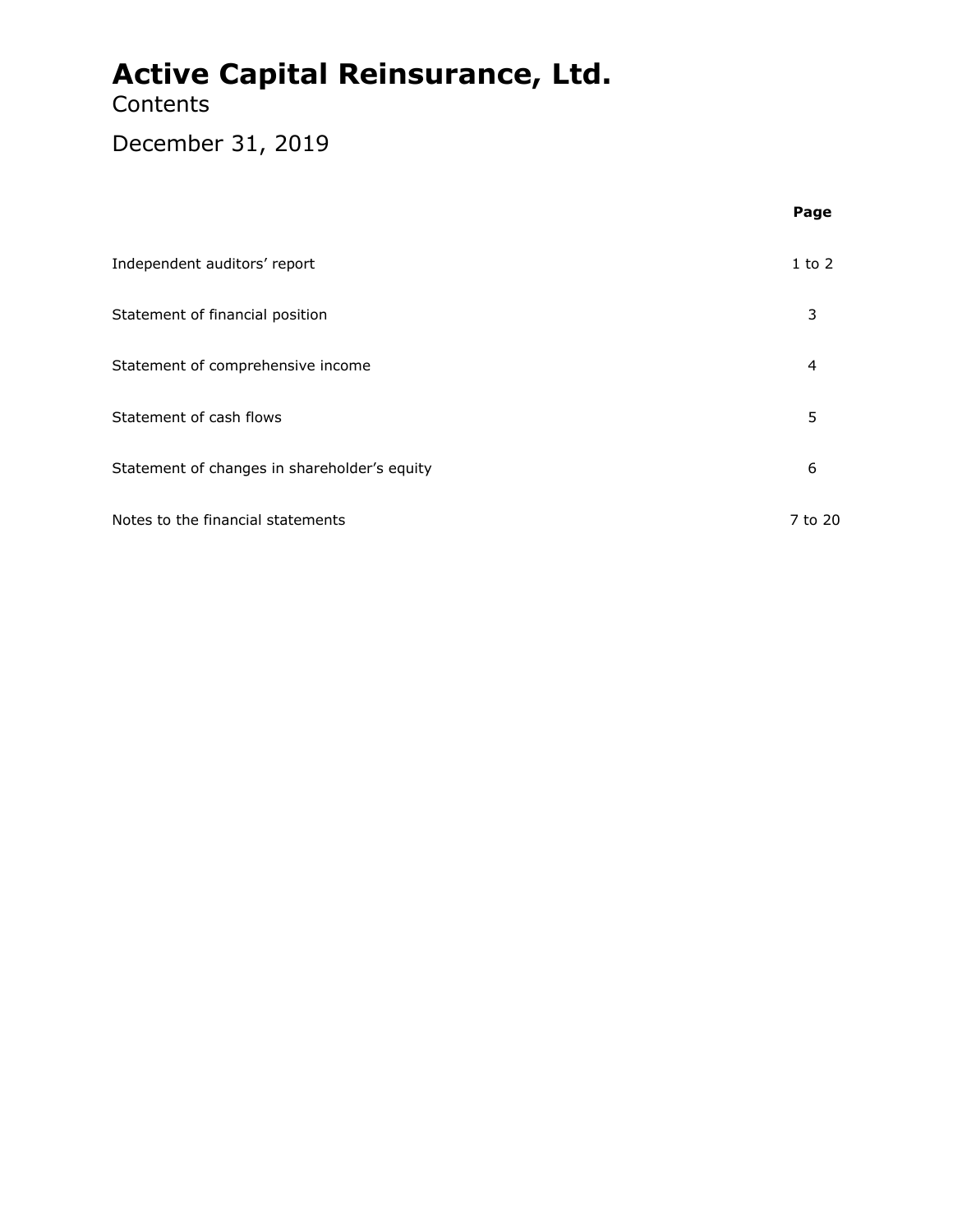# Deloitte.

Deloitte & Touche 3 rd Floor The Goddard Building Haggatt Hall St. Michael, BB11059 Barbados, W.I. Tel: +246 620 6400 Fax: +246 430 6451 [www.deloitte.com](http://www.deloitte.com/)

### **Independent auditors' report**

To the Shareholder of Active Capital Reinsurance, Ltd.

#### **Opinion**

We have audited the financial statements of Active Capital Reinsurance, Ltd. (the Company), which comprise the statement of financial position as at December 31, 2019, the statement of comprehensive income, statement of changes in shareholder's equity and statement of cash flows for the year then ended, and notes to the financial statements, including a summary of significant accounting policies.

In our opinion, the accompanying financial statements present fairly, in all material respects, the financial position of the Company as at December 31, 2019, its financial performance and its cash flows for the year then ended in accordance with the International Financial Reporting Standard for Small and Medium-sized Entities (IFRS for SMEs).

#### **Basis for opinion**

We conducted our audit in accordance with International Standards on Auditing (ISAs). Our responsibilities under those standards are further described in the Auditors' Responsibilities for the Audit of the Financial Statements section of our report. We are independent of the Company in accordance with the International Ethics Standards Board for Accountants' Code of Ethics for Professional Accountants (IESBA Code), and we have fulfilled our other ethical responsibilities in accordance with the IESBA Code. We believe that the audit evidence we have obtained is sufficient and appropriate to provide a basis for our opinion.

#### **Responsibilities of management and those charged with governance for the financial statements**

Management is responsible for the preparation and fair presentation of the financial statements in accordance with IFRS for SMEs, and for such internal control as management determines is necessary to enable the preparation of financial statements that are free from material misstatement, whether due to fraud or error.

In preparing the financial statements, management is responsible for assessing the Company's ability to continue as a going concern, disclosing, as applicable, matters related to going concern and using the going concern basis of accounting unless management either intends to liquidate the Company or to cease operations, or has no realistic alternative but to do so.

Those charged with governance are responsible for overseeing the Company's financial reporting process.

#### **Auditors' responsibilities for the audit of the financial statements**

Our objectives are to obtain reasonable assurance about whether the financial statements as a whole are free from material misstatement, whether due to fraud or error, and to issue an auditors' report that includes our opinion. Reasonable assurance is a high level of assurance, but is not a guarantee that an audit conducted in accordance with ISAs will always detect a material misstatement when it exists. Misstatements can arise from fraud or error and are considered material if, individually or in the aggregate, they could reasonably be expected to influence the economic decisions of users taken on the basis of these financial statements.

Deloitte refers to one or more of Deloitte Touche Tohmatsu Limited ("DTTL"), its global network of member firms, and their related entities (collectively, the "Deloitte organization"). DTTL (also referred to as "Deloitte Global") and each of its member firms and related entities are legally separate and independent entities, which cannot obligate or bind each other in respect of third parties. DTTL and each DTTL member firm and related entity is liable only for its own acts and omissions, and not those of each other. DTTL does not provide services to clients. Please see [www.deloitte.com/about](https://www.deloitte.com/about) to learn more. **Deloitte & Touche** is an affiliate of DCB Holding Ltd., a member firm of Deloitte Touche Tohmatsu Limited.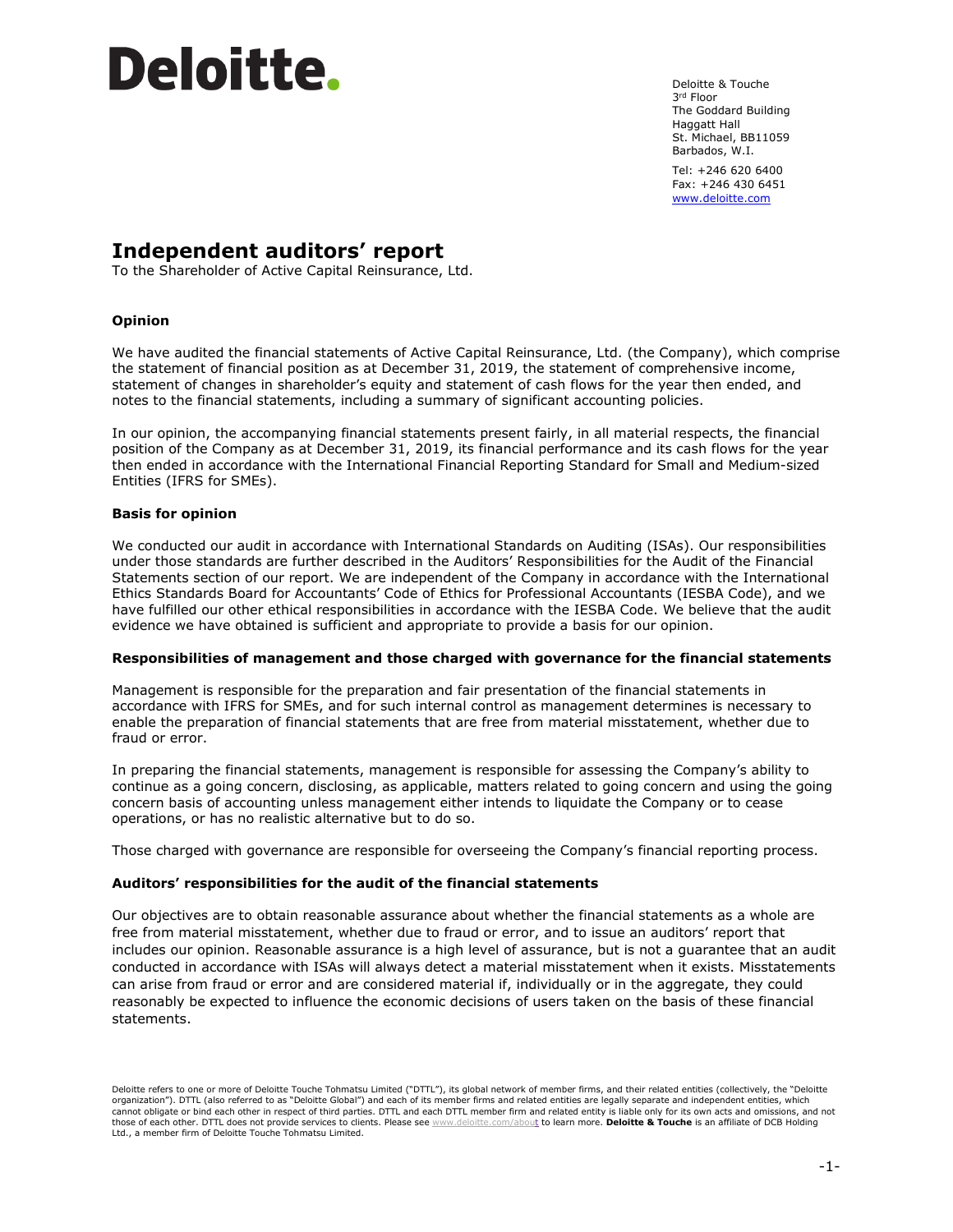# **Deloitte**

### **Independent auditors' report (continued)**

To the Shareholder of Active Capital Reinsurance, Ltd.

As part of an audit in accordance with ISAs, we exercise professional judgment and maintain professional skepticism throughout the audit. We also:

- Identify and assess the risks of material misstatement of the financial statements, whether due to fraud or error, design and perform audit procedures responsive to those risks, and obtain audit evidence that is sufficient and appropriate to provide a basis for our opinion. The risk of not detecting a material misstatement resulting from fraud is higher than for one resulting from error, as fraud may involve collusion, forgery, intentional omissions, misrepresentations, or the override of internal control.
- Obtain an understanding of internal control relevant to the audit in order to design audit procedures that are appropriate in the circumstances, but not for the purpose of expressing an opinion on the effectiveness of the Company's internal control.
- Evaluate the appropriateness of accounting policies used and the reasonableness of accounting estimates and related disclosures made by management.
- Conclude on the appropriateness of management's use of the going concern basis of accounting and, based on the audit evidence obtained, whether a material uncertainty exists related to events or conditions that may cast significant doubt on the Company's ability to continue as a going concern. If we conclude that a material uncertainty exists, we are required to draw attention in our auditors' report to the related disclosures in the financial statements or, if such disclosures are inadequate, to modify our opinion. Our conclusions are based on the audit evidence obtained up to the date of our auditors' report. However, future events or conditions may cause the Company to cease to continue as a going concern.
- Evaluate the overall presentation, structure and content of the financial statements, including the disclosures, and whether the financial statements represent the underlying transactions and events in a manner that achieves fair presentation.

We communicate with those charged with governance regarding, among other matters, the planned scope and timing of the audit and significant audit findings, including any significant deficiencies in internal control that we identify during our audit.

#### **Other matters**

This report is made solely to the Company's shareholder, as a body, in accordance with Section 147 of the Companies Act of Barbados. Our audit work has been undertaken so that we might state to the Company's shareholder those matters we are required to state to them in an auditors' report and for no other purpose. To the fullest extent permitted by law, we do not accept or assume responsibility to anyone other than the Company and the Company's shareholder as a body, for our audit work, for this report, or for the opinion we have formed.

 $0.8\sqrt{104}$ 

May 20, 2020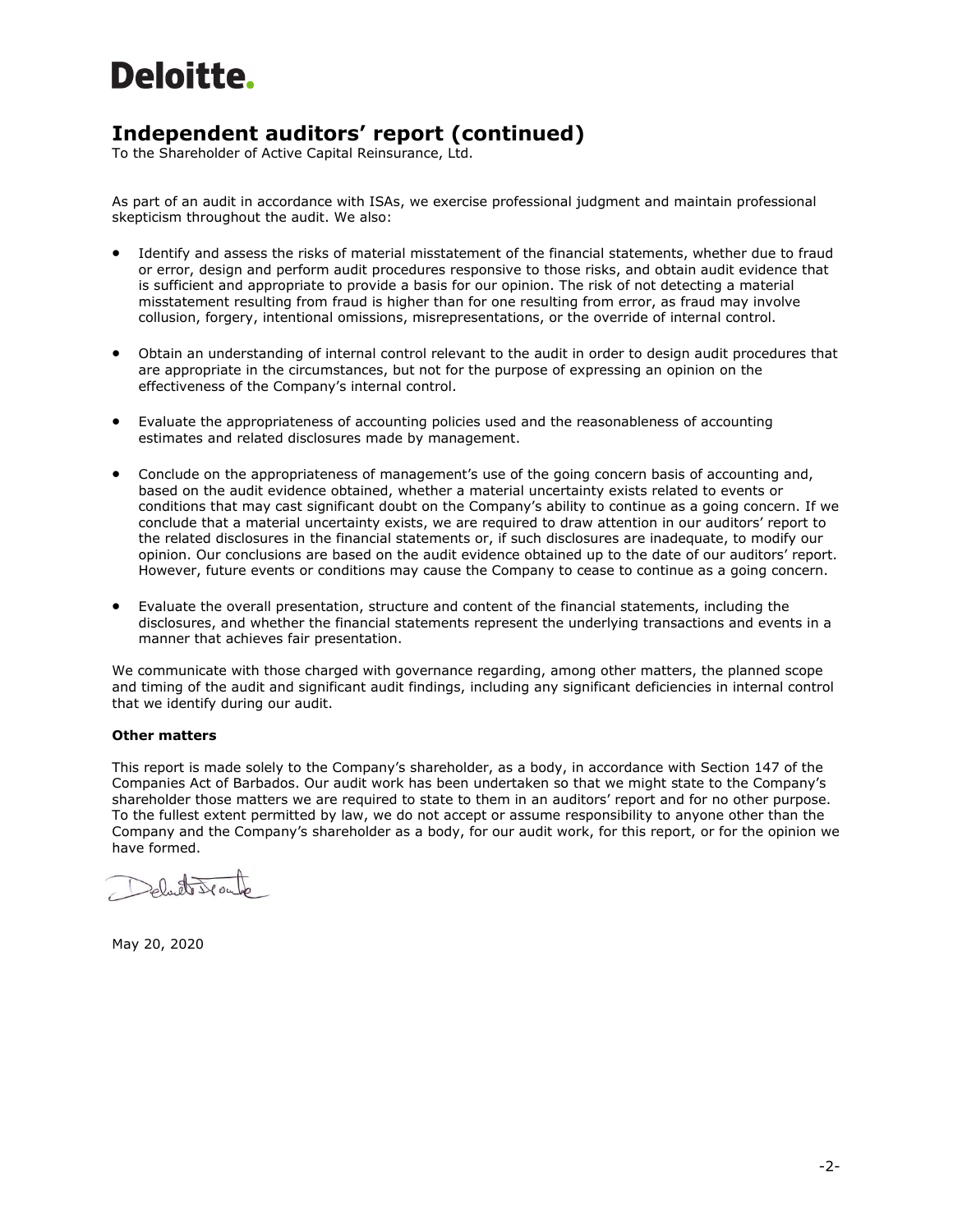### Statement of financial position

As at December 31, 2019

*(Expressed in United States dollars)*

|                                                                                                                                                                                                                                          | 2019<br>\$                                                     | 2018<br>\$                                                    |
|------------------------------------------------------------------------------------------------------------------------------------------------------------------------------------------------------------------------------------------|----------------------------------------------------------------|---------------------------------------------------------------|
| <b>ASSETS</b><br><b>Current Assets</b>                                                                                                                                                                                                   |                                                                |                                                               |
| Cash and cash equivalents (Note 5)<br>Other cash deposits (Note 5)<br>Premiums receivable (Note 6)<br>Receivable from related parties (Note 7)<br>Prepayments, deferred retrocession premiums                                            | 26,376,004<br>7,600,000<br>41,480,823<br>5,022,515             | 10,569,990<br>29,718,085<br>5,678,741                         |
| and other receivables (Note 8)<br>Investments (Note 9)                                                                                                                                                                                   | 21,287,694<br>3,001,962                                        | 29,121,900<br>1,000,000                                       |
|                                                                                                                                                                                                                                          | 104,768,998                                                    | 76,088,716                                                    |
| <b>Non-Current Assets</b><br>Property, plant and equipment (Note 10)<br>Investments (Note 9)<br>Other cash deposits (Note 5)<br>Long term prepayment (Note 7 & 16)                                                                       | 893,818<br>8,415,497<br>546,834                                | 235,380<br>2,095,382<br>15,715,497<br>546,834                 |
| <b>Total Assets</b>                                                                                                                                                                                                                      | 114,625,147                                                    | 94,681,809                                                    |
| <b>LIABILITIES</b>                                                                                                                                                                                                                       |                                                                |                                                               |
| <b>Current Liabilities</b>                                                                                                                                                                                                               |                                                                |                                                               |
| Claims liabilities (Note 4 & 11)<br>Experience rebate provision (Note 11)<br>Accounts payable and other liabilities (Note 12)<br>Unearned premiums and unearned commission income<br>(Note 13)<br>Retrocession premium payable (Note 14) | 12,198,184<br>467,422<br>8,803,273<br>24,537,496<br>28,320,775 | 9,174,204<br>246,132<br>4,985,844<br>23,777,523<br>21,206,776 |
| <b>Total Liabilities</b>                                                                                                                                                                                                                 | 74,327,150                                                     | 59,390,479                                                    |
| <b>SHAREHOLDER'S EQUITY</b>                                                                                                                                                                                                              |                                                                |                                                               |
| Share capital (Note 15)<br>Retained earnings                                                                                                                                                                                             | 31,500,000<br>8,797,997                                        | 30,100,000<br>5,191,330                                       |
| <b>Total Shareholder's Equity</b>                                                                                                                                                                                                        | 40,297,997                                                     | 35,291,330                                                    |
| <b>Total Liabilities and Shareholder's Equity</b>                                                                                                                                                                                        | 114,625,147                                                    | 94,681,809                                                    |

Approved for issuance on behalf of the Board of Directors of Active Capital Reinsurance, Ltd. on May 20, 2020

 $\mathbb{Z}^2$ 

Director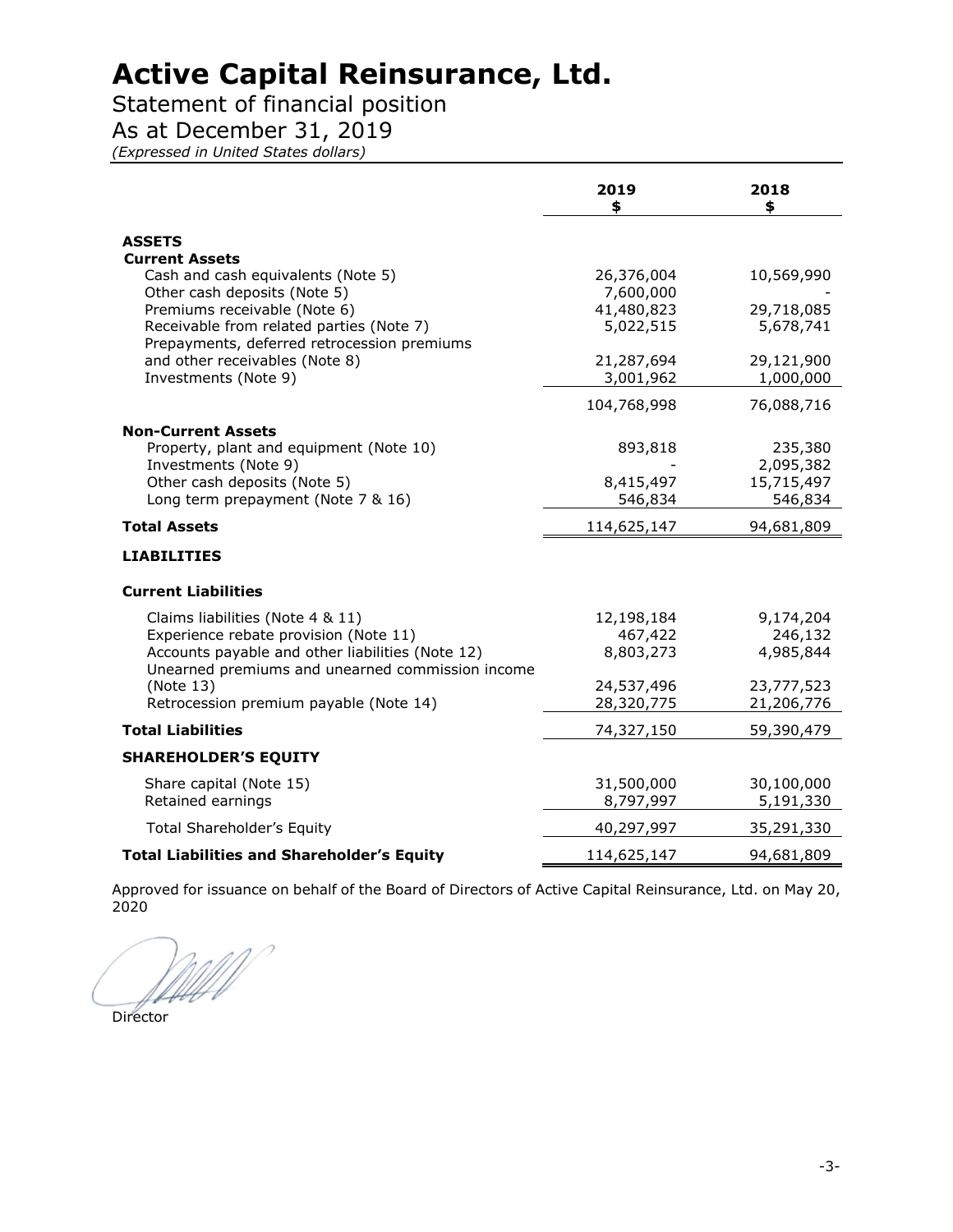Statement of comprehensive income

### For the year ended December 31, 2019

*(Expressed in United States dollars)*

|                                                                                                                                                               | 2019<br>\$                                                 | 2018<br>\$                                                        |
|---------------------------------------------------------------------------------------------------------------------------------------------------------------|------------------------------------------------------------|-------------------------------------------------------------------|
| <b>Income</b><br>Net Reinsurance premiums<br>Net ceded premiums<br>Commission income (Note 18)                                                                | 119,418,021<br>(81,061,151)<br>24,133,982                  | 99,023,346<br>(69, 907, 017)<br>20,186,967                        |
| <b>Net Premium and Commission Income</b>                                                                                                                      | 62,490,852                                                 | 49,303,296                                                        |
| <b>Underwriting Expenses</b>                                                                                                                                  |                                                            |                                                                   |
| Experience rebate (Note 11)<br>Claims incurred and paid<br>Reinsurance claims recovered<br>Withholding taxes on Premiums<br>Commission expenses (Note 7 & 18) | 303<br>40,103,510<br>(25,096,055)<br>504,647<br>34,019,375 | (3, 169)<br>46,057,319<br>(39, 382, 463)<br>498,147<br>34,027,743 |
| <b>Net Underwriting Expenses</b>                                                                                                                              | 49,531,780                                                 | 41,197,577                                                        |
| <b>Net Underwriting Income</b>                                                                                                                                | 12,959,072                                                 | 8,105,719                                                         |
| <b>Operating Expenses</b>                                                                                                                                     |                                                            |                                                                   |
| Professional fees<br>Depreciation expense (Note 10)<br>General and administrative expenses (Notes 7 & 19)                                                     | 2,618,581<br>103,993<br>2,827,279<br>5,549,853             | 1,491,955<br>59,465<br>1,919,910<br>3,471,330                     |
| <b>Other Income</b>                                                                                                                                           |                                                            |                                                                   |
| Referral fees<br>Interest                                                                                                                                     | 129,826<br>1,217,074                                       | 79,130<br>1,068,367                                               |
| NET INCOME AND TOTAL COMPREHENSIVE INCOME                                                                                                                     | 1,346,900<br>8,756,119                                     | 1,147,497<br>5,781,886                                            |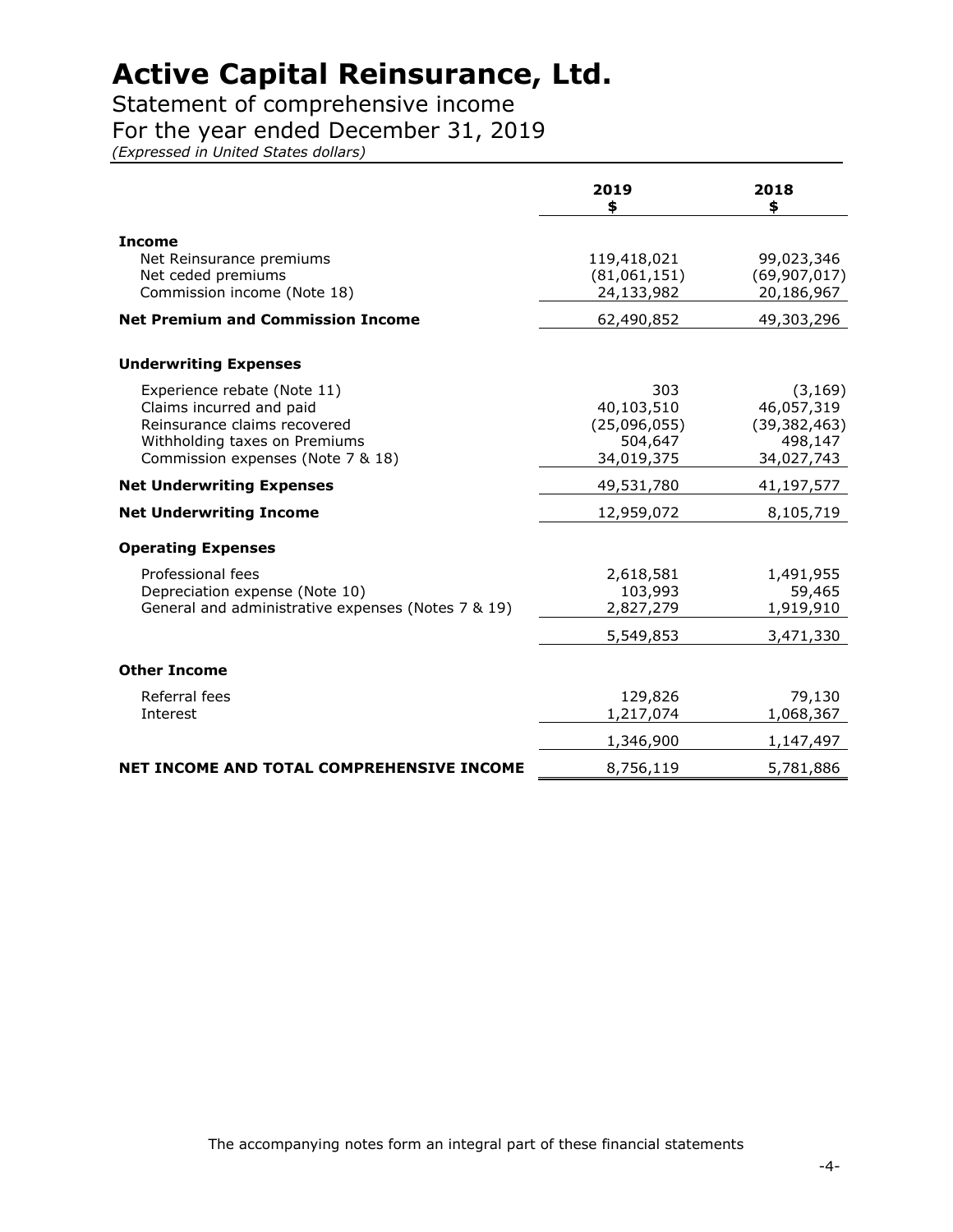Statement of cash flows

For the year ended December 31, 2019

*(Expressed in United States dollars)*

|                                                                                                                                                                                                                     | 2019<br>\$                                                       | 2018<br>\$                                                              |
|---------------------------------------------------------------------------------------------------------------------------------------------------------------------------------------------------------------------|------------------------------------------------------------------|-------------------------------------------------------------------------|
| <b>Operating Activities</b><br>Net income for the year<br>Items not affecting cash:<br>Loss on disposal of fixed assets                                                                                             | 8,756,119<br>28,584                                              | 5,781,886                                                               |
| Depreciation<br>Changes in working capital other than cash:                                                                                                                                                         | 103,993<br>8,888,696                                             | 59,465<br>5,841,351                                                     |
| Increase in premiums and claims recoveries                                                                                                                                                                          |                                                                  |                                                                         |
| receivable<br>Decrease (Increase) in prepayments and other receivables<br>Increase in claims liabilities<br>Increase in retrocession liabilities<br>Increase in unearned premiums and unearned commission<br>income | (11, 762, 737)<br>7,834,206<br>3,023,980<br>7,113,999<br>759,973 | (21, 865, 614)<br>(16,930,480)<br>3,619,746<br>19,184,110<br>15,482,063 |
| Increase (Decrease) in good experience rebate provision                                                                                                                                                             | 221,290                                                          | (209, 912)                                                              |
| Increase in accounts payable and other liabilities<br>Increase in other cash deposits                                                                                                                               | 3,817,429<br>(300, 000)                                          | 4,120,389<br>(2,300,000)                                                |
| <b>Net Cash from Operating Activities</b>                                                                                                                                                                           | 19,596,836                                                       | 6,941,653                                                               |
| <b>Investing Activities</b><br>Purchase of fixed assets<br>Investment                                                                                                                                               | (791, 015)<br>93,420                                             | (125, 322)                                                              |
| <b>Net Cash used in Investing Activities</b>                                                                                                                                                                        | (697, 595)                                                       | (125, 322)                                                              |
| <b>Financing Activities</b><br>Advances to related parties<br>Share capital issued<br>Dividends paid                                                                                                                | 656,226<br>1,400,000<br>(5, 149, 453)                            | (2,448,447)<br>5,000,000<br>(6, 222, 824)                               |
| <b>Net Cash used in Financing Activities</b>                                                                                                                                                                        | (3,093,227)                                                      | (3,671,271)                                                             |
| <b>Increase in Cash and Cash Equivalents</b>                                                                                                                                                                        | 15,806,014                                                       | 3,145,060                                                               |
| Cash and Cash Equivalents at Beginning of Year                                                                                                                                                                      | 10,569,990                                                       | 7,424,930                                                               |
| Cash and Cash Equivalents at End of the Year                                                                                                                                                                        | 26,376,004                                                       | 10,569,990                                                              |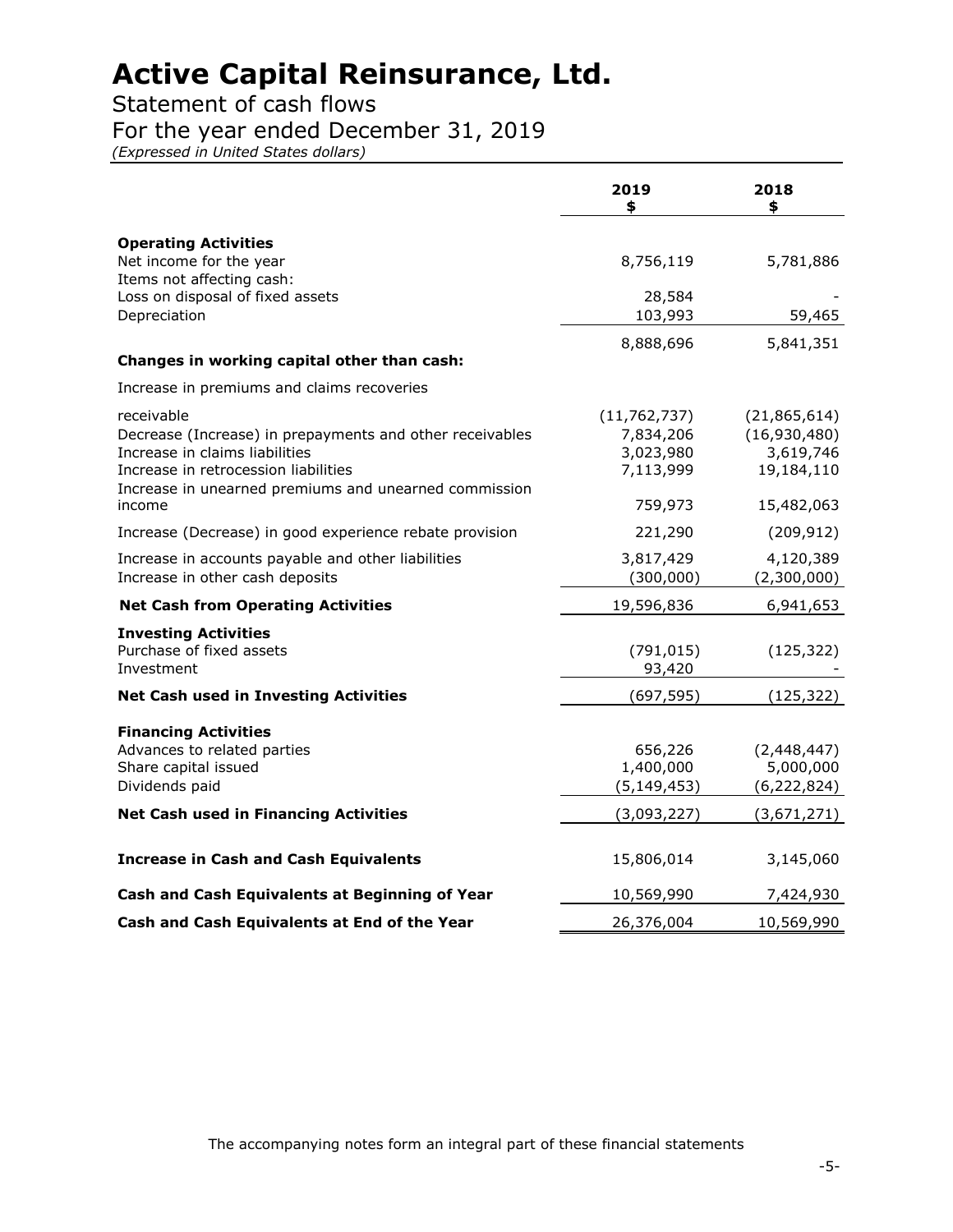Statement of changes in shareholder's equity

For the year ended December 31, 2019

*(Expressed in United States dollars)*

|                                | Share<br>capital<br>\$ | Retained<br>earnings<br>\$ | Total<br>\$   |
|--------------------------------|------------------------|----------------------------|---------------|
|                                |                        |                            |               |
| Balance at January 1, 2018     | 25,100,000             | 5,632,269                  | 30,732,269    |
| Net income for the year        |                        | 5,781,886                  | 5,781,886     |
| Share capital issued (Note 13) | 5,000,000              |                            | 5,000,000     |
| Dividends declared             |                        | (6, 222, 825)              | (6, 222, 825) |
| Balance at December 31, 2018   | 30,100,000             | 5,191,330                  | 35,291,330    |
| Net income for the year        |                        | 8,756,119                  | 8,756,119     |
| Share capital issued (Note 13) | 1,400,000              |                            | 1,400,000     |
| Dividends declared             |                        | (5, 149, 452)              | (5, 149, 452) |
| Balance at December 31, 2019   | 31,500,000             | 8,797,997                  | 40,297,997    |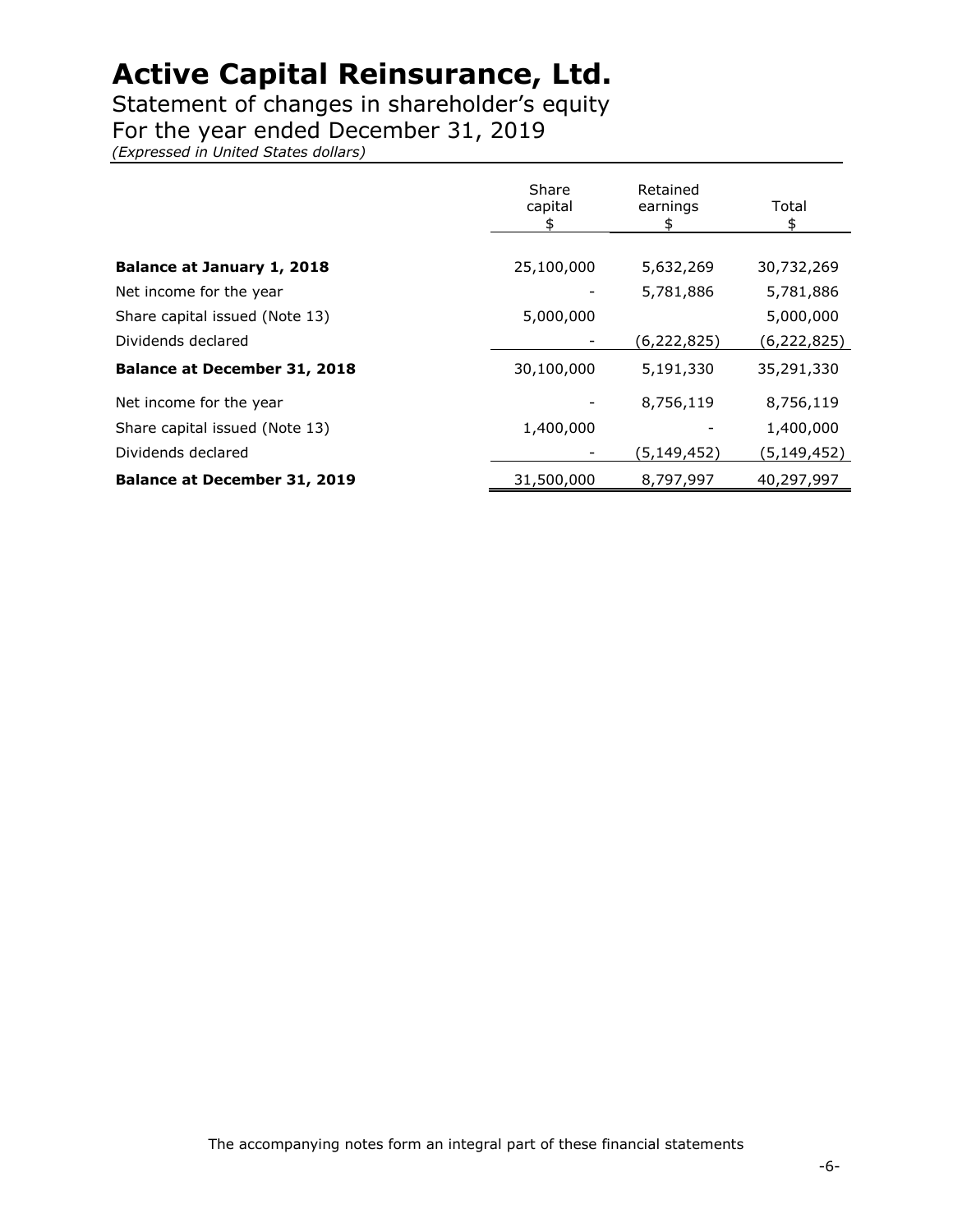Notes to the Financial Statements For the year ended December 31, 2019 *(Expressed in United States dollars)*

#### **1. Background Information**

Active Capital Reinsurance, Ltd. ("the Company") was incorporated in the Turks & Caicos Islands on July 26, 2007. On July 31, 2007, the Company was licensed under the Insurance Ordinance 1989 to write non-domestic reinsurance business, restricted to credit life and credit card fraud risk. On October 31, 2013, the Company was redomiciled to Barbados and licensed under the Exempt Insurance Act Chapter 308A to write non-domestic reinsurance business. On 2018 the Financial Service Commission of Barbados repealed the Insurance Act Chapter 308A and effective January 1, 2019 the Company is licensed under the Insurance Act Chapter 310.

The Company's main activity is writing facultative reinsurance business generated from insurance companies in the Latin American Region. Where risks exceed the Company's preferred retention levels, be it because of the size or complexity of the risks covered, the Company will retrocede the surplus to the retrocession market. The retrocession contracts are agreed with the retrocessionaires under the same terms and conditions as the facultative contracts. Therefore, the retrocession contracts mirror the reinsurance contracts written by the Company.

The Company's registered office is at Caribbean Corporate Services Ltd, One Welches, Ground Floor, Welches, and St. James BB22025.

The Company is a wholly owned subsidiary of Pine Holdings Corp., which is registered in Turks and Caicos Islands. The ultimate controlling party is Mr. Juan Antonio Niño, a Panamanian citizen. During 2017, there was a transfer of shares to Pine Holdings Corp. from Mr. Niño, which replaced him as the direct shareholder of the company.

#### **2. Summary of Significant Accounting Policies**

The financial statements have been prepared by the Company in accordance with the International Financial Reporting Standard for Small and Medium-sized Entities ("IFRS for SMEs"). The principle accounting policies adopted in the preparation of these financial statements are set out below. These policies have been consistently applied to all the years presented, unless otherwise stated.

#### **a. Basis of preparation**

The financial statements have been prepared in accordance with the IFRS for SMEs and have been prepared under the historical cost convention. The preparation of financial statements in conformity with the IFRS for SMEs requires the use of certain critical accounting estimates. It also requires management to exercise its judgment in the process of applying the Company's accounting policies. The areas involving a higher degree of judgment or complexity, or areas where assumptions and estimates are significant to the financial statements are disclosed in Note 3.

#### **b. Insurance and retrocession contracts - classification**

An insurance or reinsurance contract is a contract under which the insurer accepts significant insurance risk from the policyholder by agreeing to compensate the policyholder if a specified uncertain future event (the insured event) adversely affects the policyholder. Such contracts may also transfer financial risk. The Company defines significant insurance risk as the possibility of having to pay benefits on the occurrence of an insured event that are significantly more than the benefits payable if the insured event did not occur. Retrocession contracts are entered with the primary purpose of recovering losses resulting from insured events. However, such contracts do not relieve the Company from its obligations to the insured parties. The amounts to be recovered from retrocessions are recognised by the Company and the financial condition of the retrocession companies, risk concentration and changes in the economic and regulatory environment are reviewed periodically.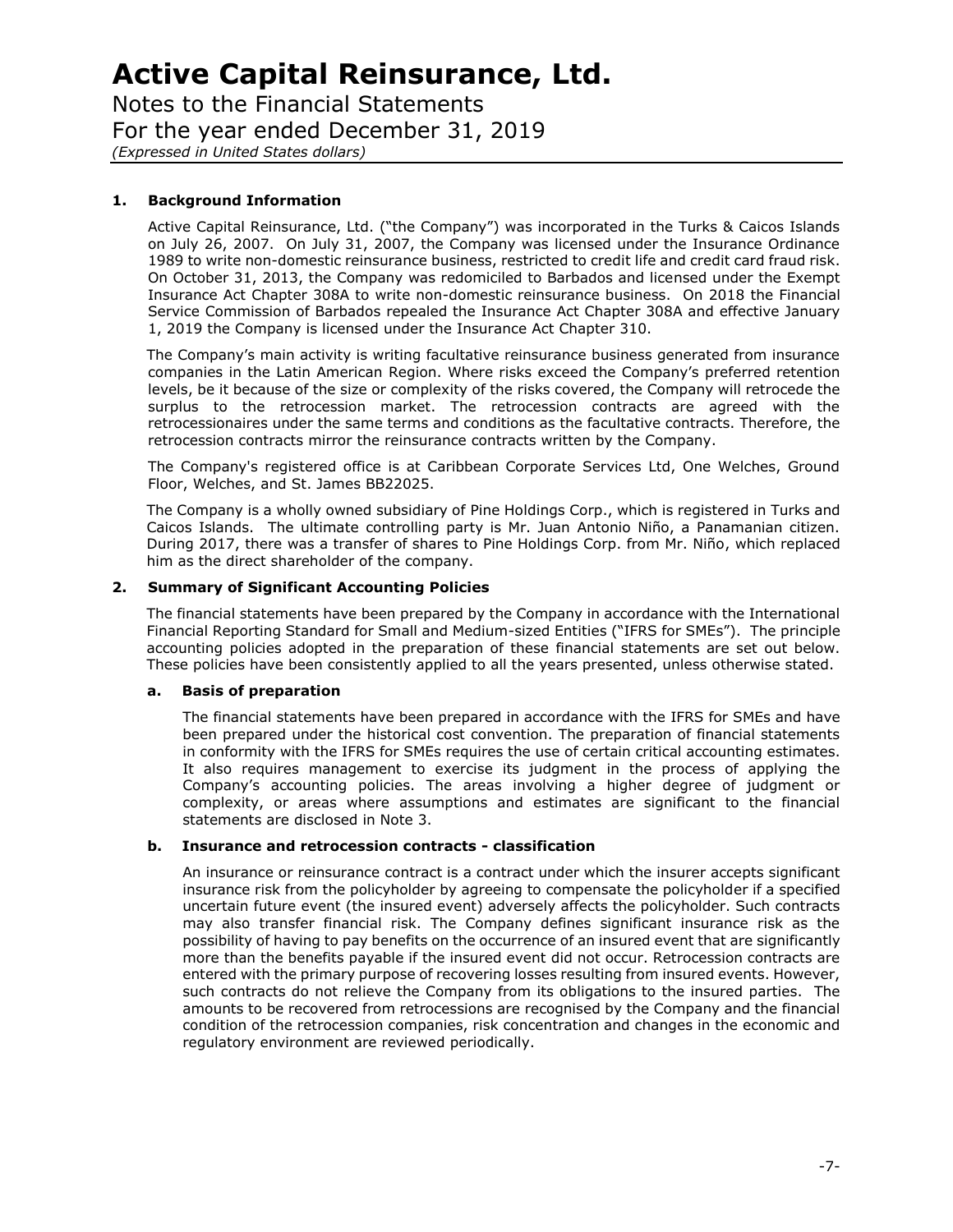Notes to the Financial Statements For the year ended December 31, 2019 *(Expressed in United States dollars)*

#### **2. Summary of Significant Accounting Policies (continued)**

#### **c. Claim liabilities**

The Company establishes liabilities for the ultimate settlement cost (including direct expenses expected to be incurred in settling claims, net of the expected subrogation value and other recoveries) of claims reported but not settled on the basis of information received from its primary writer, based on their estimates and reported on the bordereaux. The liabilities for claims incurred but not reported are estimated by management analysis based on the Expected Loss Method. Under this method, the ultimate expected claims are calculated by multiplying the net earned premium by the expected loss ratio for each line of business, from which actual claims to date are deducted. Changes in estimates of unpaid claims resulting from the continuous review process and differences between estimates and payments are recognised in the Statement of Comprehensive Income in the period in which the estimates are changed or the payments are made. The Company does not discount its liabilities for unpaid claims.

#### **d. Experience rebate provision**

Certain reinsurance contracts entered into initially by the Company in prior years include experience rebate clauses, where under the Company may, at its sole discretion, rebate a portion of the reinsurance premiums ceded under certain circumstances. The Company establishes a provision for these rebates based on reinsurance premiums earned under those contracts and expected loss ratios. Changes in the estimate of these provisions are recognised in the Statement of Comprehensive Income in the period they arise.

#### **e. Balances and transactions in foreign currencies**

The functional and presentation currency of the Company is the US dollar. Foreign currency transactions are translated at the exchange rates prevailing at the date of the transactions. Gains and losses resulting from the settlement of such transactions and from the translation of year end balances denominated in foreign currencies are recognised in the Statement of Comprehensive Income.

#### **f. Revenue recognition**

Revenue comprises the fair value of the consideration received or receivable for reinsurance cover in the ordinary course of the Company's activities as well as interest income and dividend income.

The Company recognises revenue when the amount of revenue can be reliably measured, it is probable that future economic benefits will flow to the entity and when specific criteria have been met for each of the Company's activities as described below. The amount of revenue is not considered to be reliably measurable until all contingencies relating to the transaction have been resolved. The Company bases its estimates on historical results, taking into consideration the type of transaction and the specifics of each arrangement.

#### *(i) Reinsurance and retrocession premiums*

Reinsurance and retrocession premiums written/expensed are recognised in the Statement of Comprehensive Income proportionally over the period of coverage. Reinsurance and retrocession premiums are shown before deduction of commission and are gross of any taxes or duties levied on premiums. Reinsurance and retrocession premium adjustments are recognised in the Statement of Comprehensive Income in the period in which they are determined.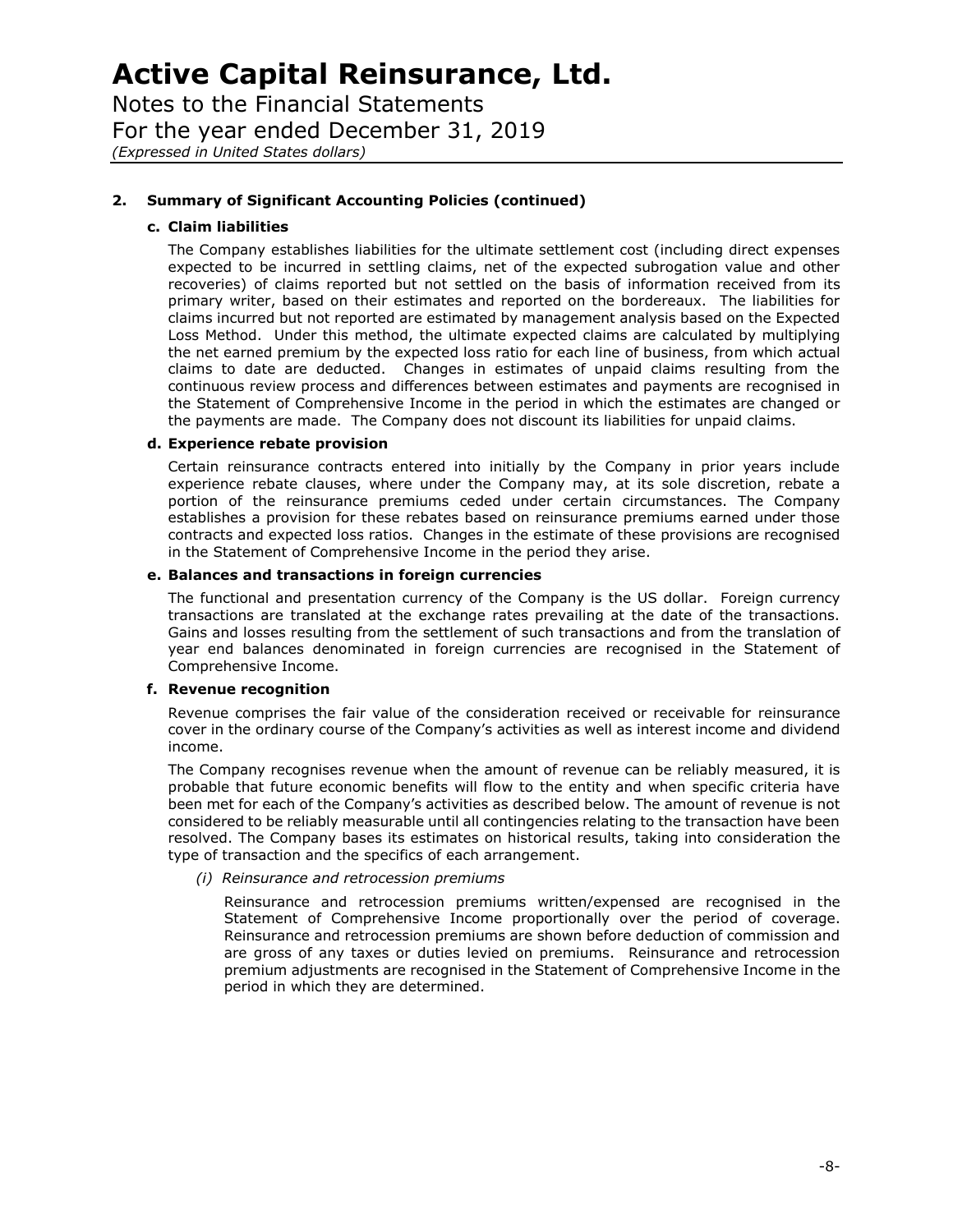Notes to the Financial Statements For the year ended December 31, 2019 *(Expressed in United States dollars)*

#### **2. Summary of Significant Accounting Policies (continued)**

#### **f. Revenue recognition (continued)**

#### *(ii) Commission income*

Commission income earned on insurance contracts is recognised over the same period as the premiums written, being proportionally over the period of coverage.

#### *(iii) Interest income*

Interest income is recognised on a time-proportion basis using the effective interest method. When a receivable is impaired, the Company reduces the carrying amount to its recoverable amount, being the estimated future cash flow discounted at the original effective interest rate of the instrument, and continues unwinding the discount as interest income.

*(iv) Dividend income*

Dividend income is recognised when the right to receive payment is established. This is the ex-dividend date for equity securities.

*(v) Other income*

Other income is recognised when the right to receive payment is established, based on the underlying agreements.

#### **g. Cash and cash equivalents**

Cash and cash equivalents includes cash and deposits with original maturities of less than three months.

#### **h. Financial instruments**

The Company has chosen to apply the recognition and measurement principles under IAS 39: *Financial Instruments*, *recognition and measurement* and disclosure requirements prescribed within section 11 and 12 of the IFRS and SMEs.

#### *Financial assets*

The Company classifies its financial assets as loans and receivables and investments. The classification depends on the purpose for which the financial assets were acquired. Management determines the classification of its financial assets at initial recognition and reevaluates this at every reporting date.

*(i) Loans and receivables*

Loans and receivables are non-derivative financial assets with fixed or determinable payments that are not quoted in an active market. They are included in current assets, except for maturities greater than 12 months after the financial position date. These are classified as non-current assets. The Company's loans and receivables comprise premium and claims recoveries receivable, receivable from related parties, other receivables, cash and cash equivalents and other cash deposits on the Statement of Financial Position.

If the market for a financial asset is not active, the Company establishes fair value by using valuation techniques. These include the use of recent arm's length transactions, reference to other instruments that are substantially the same, discounted cash flow analysis, and option pricing models making maximum use of market inputs and relying as little as possible on entity-specific inputs.

#### *(ii) Investments*

On initial recognition, investments are recognised as noted below. On subsequent measurement, the Company recognises its investments on an amortised cost basis. At each financial position date, the Company assesses whether there is objective evidence that the investment is impaired.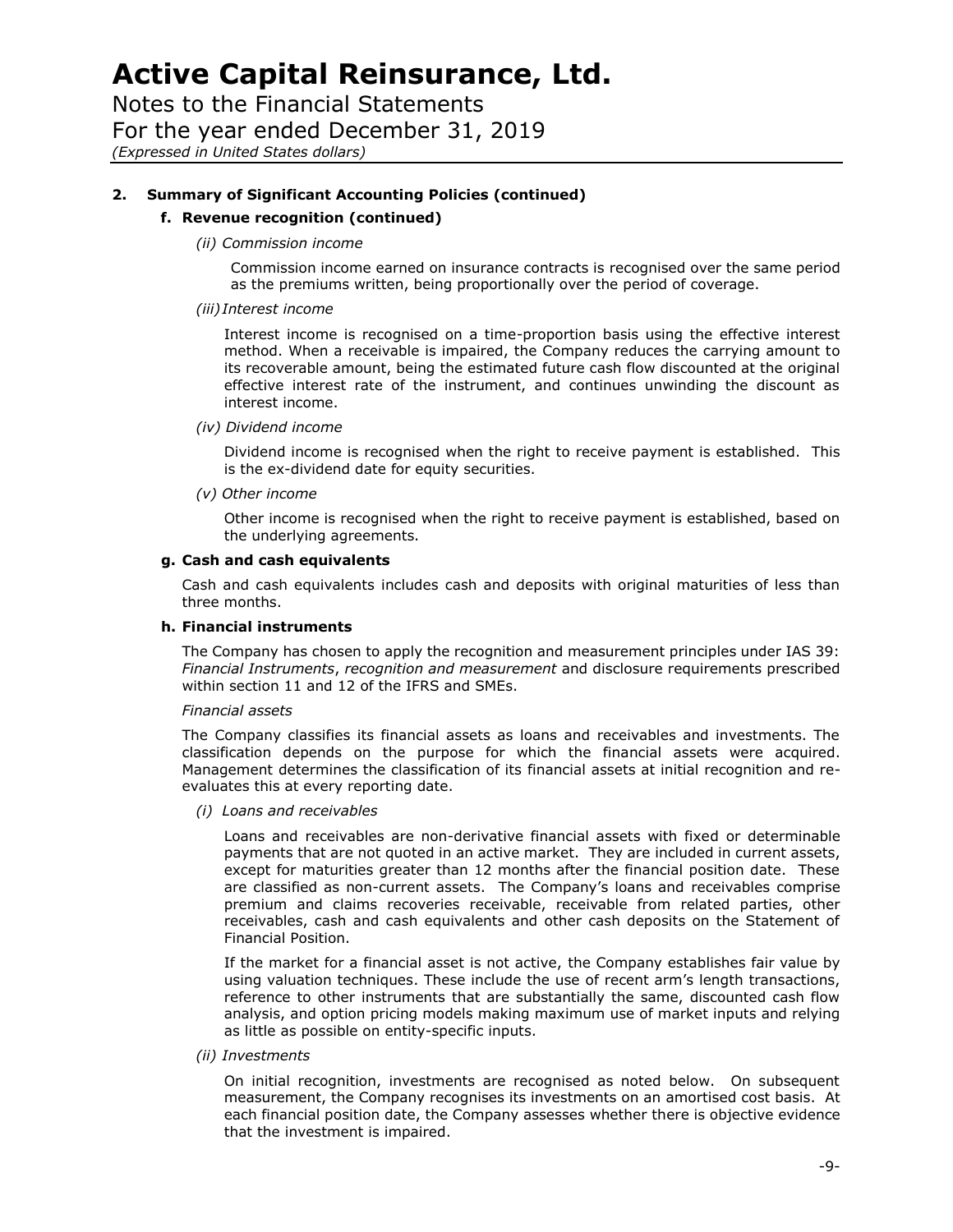Notes to the Financial Statements For the year ended December 31, 2019 *(Expressed in United States dollars)*

#### **2. Summary of Significant Accounting Policies (continued)**

#### **h. Financial Instruments (continued)**

*Financial assets (continued)*

#### *Recognition and de-recognition*

Financial assets are initially recognised at fair value plus transaction costs for all financial assets. Financial assets are derecognised when the rights to receive cash flows from the financial assets have expired or have been transferred and the Company has transferred substantially all risks and rewards of ownership. Loans and receivables are carried at amortised cost using the effective interest method less any impairment.

#### **Effective interest method**

The effective interest method is a method of calculating the amortised cost of a financial instrument and of allocating interest income or expense over the relevant period. The effective interest rate is the rate that exactly discounts estimated future cash receipts or payments (including all fees on points paid or received that form an integral part of the effective interest rate, transaction costs and other premiums or discounts) through the expected life of the financial instrument, or where appropriate, a shorter period to the net carrying amount on initial recognition.

#### *Impairment*

The Company assesses at each financial position date whether there is objective evidence that a financial asset or a group of financial assets is impaired. If required, impairment, or any reversal thereof, is charged /released to the Statement of Comprehensive Income.

#### **Financial liabilities and equity instruments**

Debt and equity instruments are classified as either financial liabilities or as equity in accordance with the substance of the contractual arrangement.

#### *Financial liabilities*

Financial liabilities of the Company consist of accounts payable and other liabilities which are classified as basic financial instruments and are stated at amortised cost.

#### *Equity instruments*

An equity instrument is any contract that evidences a residual interest in the assets of an entity after deducting all of its liabilities. Equity instruments issued by the Company are recorded at the proceeds received, net of direct issue costs.

#### **i. Property, plant and equipment**

Property, plant and equipment are stated at cost less accumulated depreciation and any accumulated impairment losses.

Included in Furniture and Fixtures is artwork that is not depreciated. Depreciation on other assets is provided to write off the assets on a straight-line method to reduce their cost to their residual values over their estimated useful lives, as follows:

|                                 | .  |
|---------------------------------|----|
| Office and electronic equipment | 3  |
| Improvements                    | 10 |
| Motor Vehicles                  | 5  |
| <b>Furniture and Fixtures</b>   | 10 |

**Years**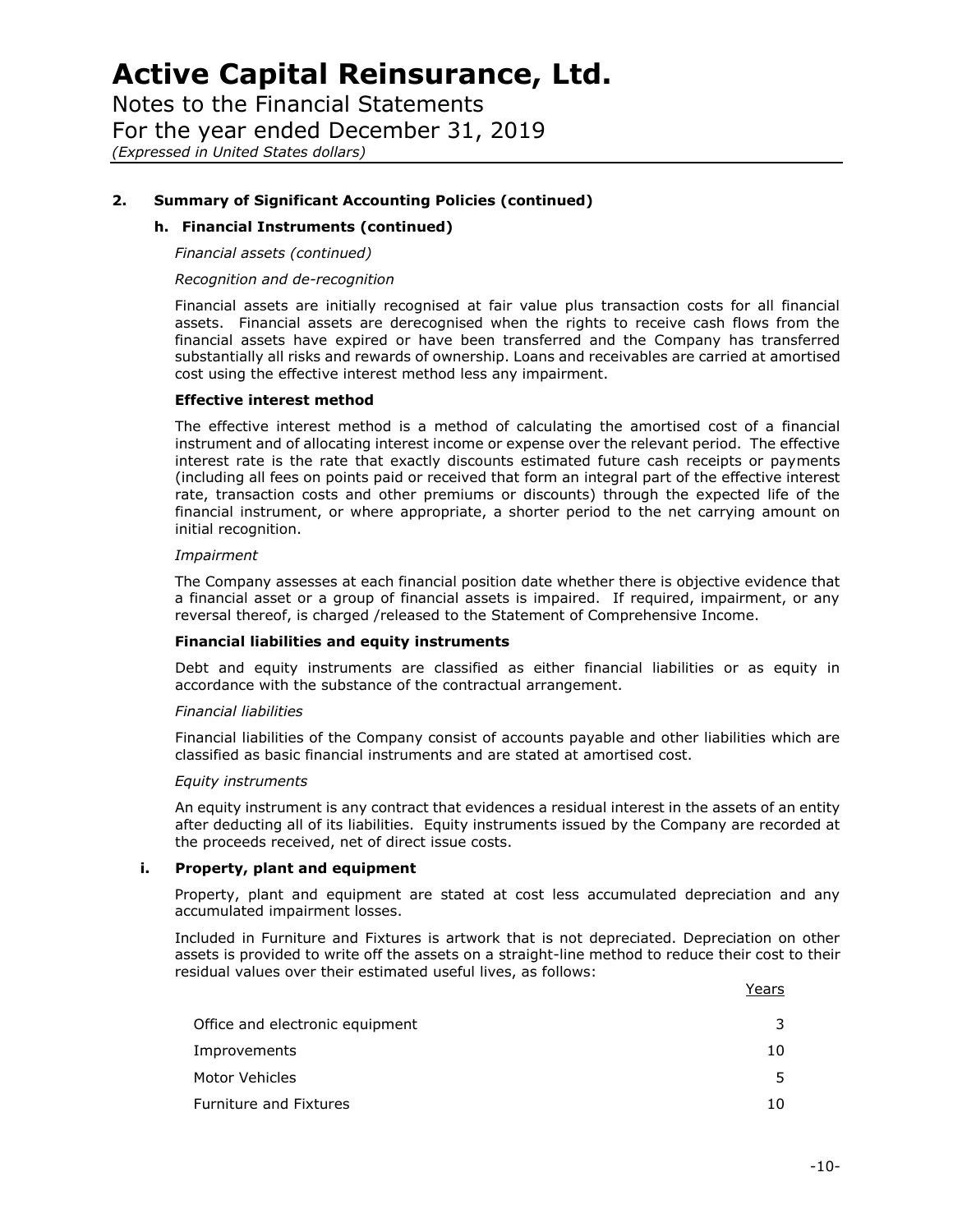Notes to the Financial Statements For the year ended December 31, 2019 *(Expressed in United States dollars)*

#### **2. Summary of Significant Accounting Policies (continued)**

#### **i. Property, plant and equipment (continued)**

Subsequent costs are included in the asset's carrying amount or recognised as a separate asset, as appropriate, only when it is probable that future economic benefits associated with the item will flow to the Company and the cost of the item can be measured reliably. The carrying amount of the replaced part is derecognised. All other repairs and maintenance are charged to the Statement of Comprehensive Income during the financial period in which they are incurred.

The assets' residual values and useful lives are reviewed, and adjusted if appropriate, at each financial position date.

An asset's carrying amount is written down immediately to its recoverable amount if the asset's carrying amount is greater than its estimated recoverable amount. The recoverable amount is the higher of the asset's fair value less cost to sell and value in use.

Gains and losses on disposals are determined by comparing the proceeds with the carrying amount and are recognised within Other income and expenses in the Statement of Comprehensive Income.

#### **j. Accounts payable**

Accounts payable are recognised initially at fair value and subsequently measured at amortised cost using the effective interest method.

#### **k. Share capital**

Ordinary shares are classified as equity. Incremental costs directly attributable to the issue of new shares or options are shown in equity.

#### **l. Leases**

Leases in which a significant portion of the risks and rewards of ownership are retained by the lessor are classified as operating leases. Payments made under operating leases (net of any incentives received from the lessor) are charged to General and Administrative expenses in the Statement of Comprehensive Income on a straight-line basis over the period of the lease.

#### **3. Critical Accounting Estimates and Judgments**

The Company makes estimates and assumptions concerning the future. The resulting accounting estimates will, by definition, seldom equal the related actual results. The estimates and assumptions that have a significant risk of causing a material adjustment to the carrying amounts of assets and liabilities within the next financial year are detailed in Notes 4 and 11. These include reinsurance risk, claims liabilities and good experience rebate provision.

Estimates and judgments are continually evaluated and are based on historical experience and other factors, including expectations of future events that are believed to be reasonable under the circumstances.

#### **4. Insurance Risk, Risk Management and Claims Liabilities**

#### **Insurance Risk**

Insurance risk under any one insurance contract is the possibility that the insured event occurs and the uncertainty of the amount of the resulting claim. By the very nature of an insurance contract, this risk is random and therefore unpredictable.

For a portfolio of insurance contracts where the theory of probability is applied to pricing and provisioning, the principal risk that the Company faces under its insurance contracts is that the actual claims payments exceed the carrying amount of the insurance liabilities. This could occur because the frequency or severity of claims are greater than estimated. Insurance events are random and the actual number and amount of claims will vary from year to year from the level established using statistical techniques.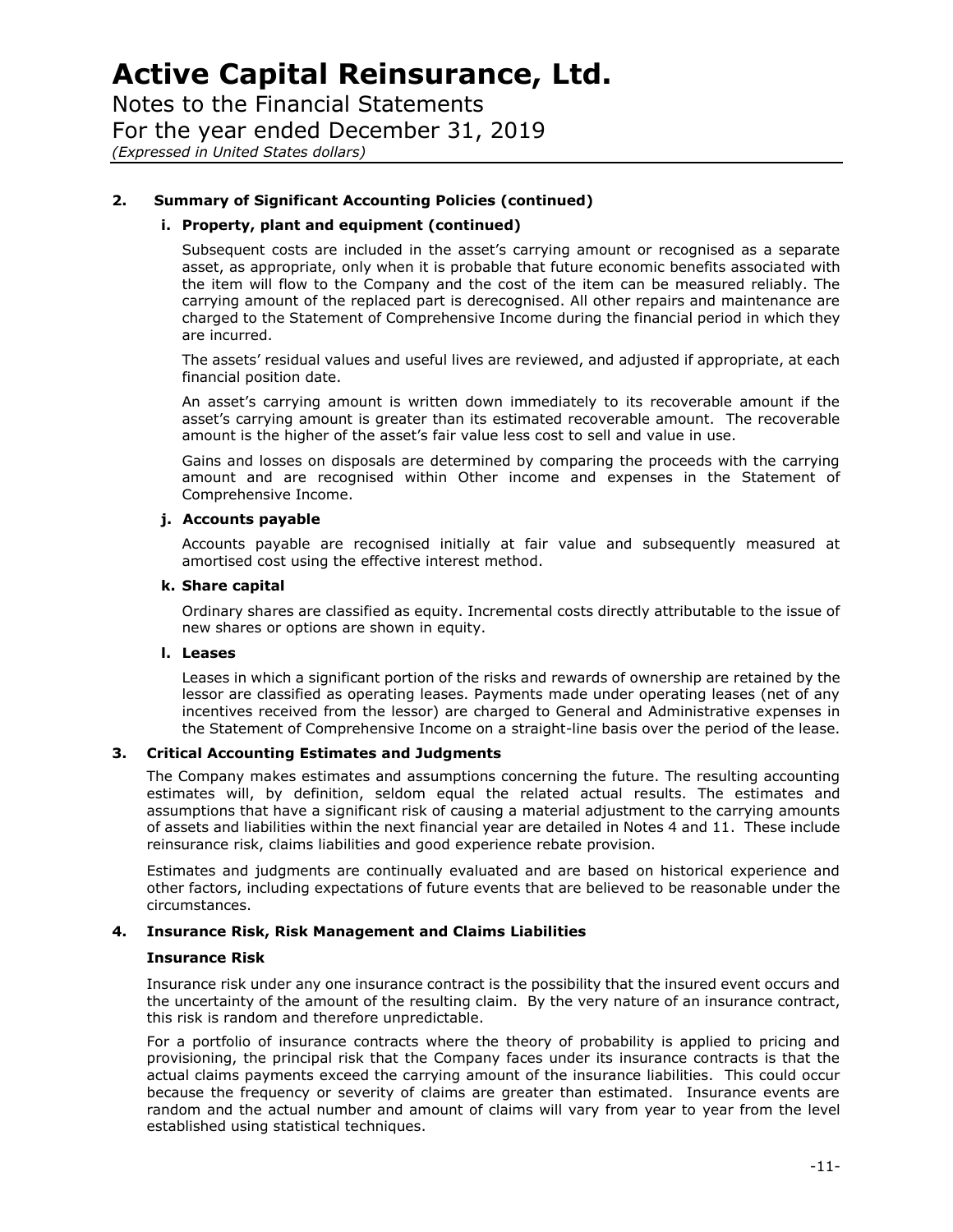Notes to the Financial Statements For the year ended December 31, 2019 *(Expressed in United States dollars)*

#### **4. Insurance Risk, Risk Management and Claims Liabilities (continued)**

#### **Risk Management**

Since the beginning of 2014, the Board of Directors decided that, in order to meet the Company's strategic objectives, it had to implement a Risk Management strategy and general guidelines, taking into consideration the following risks.

- i. Credit Risks
- ii. Market Risks
- iii. Liquidity Risks
- iv. Solvency Risks
- v. Operational Risks
- vi. Regulatory Risks

For each of these risks, the Company has identified the factors that would have the most impact on the Company. The Board of Directors has established several operating Committees to set the risk tolerance levels and the controls required to supervise policy compliance in the organisation. In order to align the strategic objectives in each of the risk management areas indicated above, the Board formed the following committees:

- **Executive Committee**
- Finance Committee
- Risk Management Committee
- Compliance Committee
- Business and Operational Committee

Each of these committees has a mission to create a general risk management culture within the organisation and to administer its effectiveness.

For each of the risk management areas, the committees must assess the risks identified, and after evaluating each risk, classify them in order of importance, measured by economic impact on the organisation. As a third step in the process, mitigation or prevention measures must be set for each of the identified risks. The whole process must be compiled in a risk matrix, which is then communicated within the organisation. This practice is based on the COSO II Matrix (Committee of on Sponsoring Organisation of the Threadway Commission), and also on the international risk management standard ISO 31000.

#### **Claims Liabilities**

Claims Reserves represent the unpaid obligations at the reporting date for both reported claims (Case Reserves) and Incurred But Not Reported claims (IBNR).

The Case Reserves are the reserves for incurred and reported claims. The amount of this reserve is estimated by the claims department of the cedent company for which the cedent company provides the list of claims (borderaux).

IBNR reserves are the estimated amount expected for claims that have already occurred but have not yet been reported to the Company. The IBNR reserve has been calculated using the Expected Loss Method. Under this method, the ultimate value of the claims (Net Ultimate Loss) is estimated by multiplying the Net Earned Premium by the loss ratio for each line of business. The IBNR is the difference between the expected Net Ultimate Loss and the Net Incurred Loss to Date. The loss ratios used are based on the market data for the lines of business in the countries of origin of the risk or business.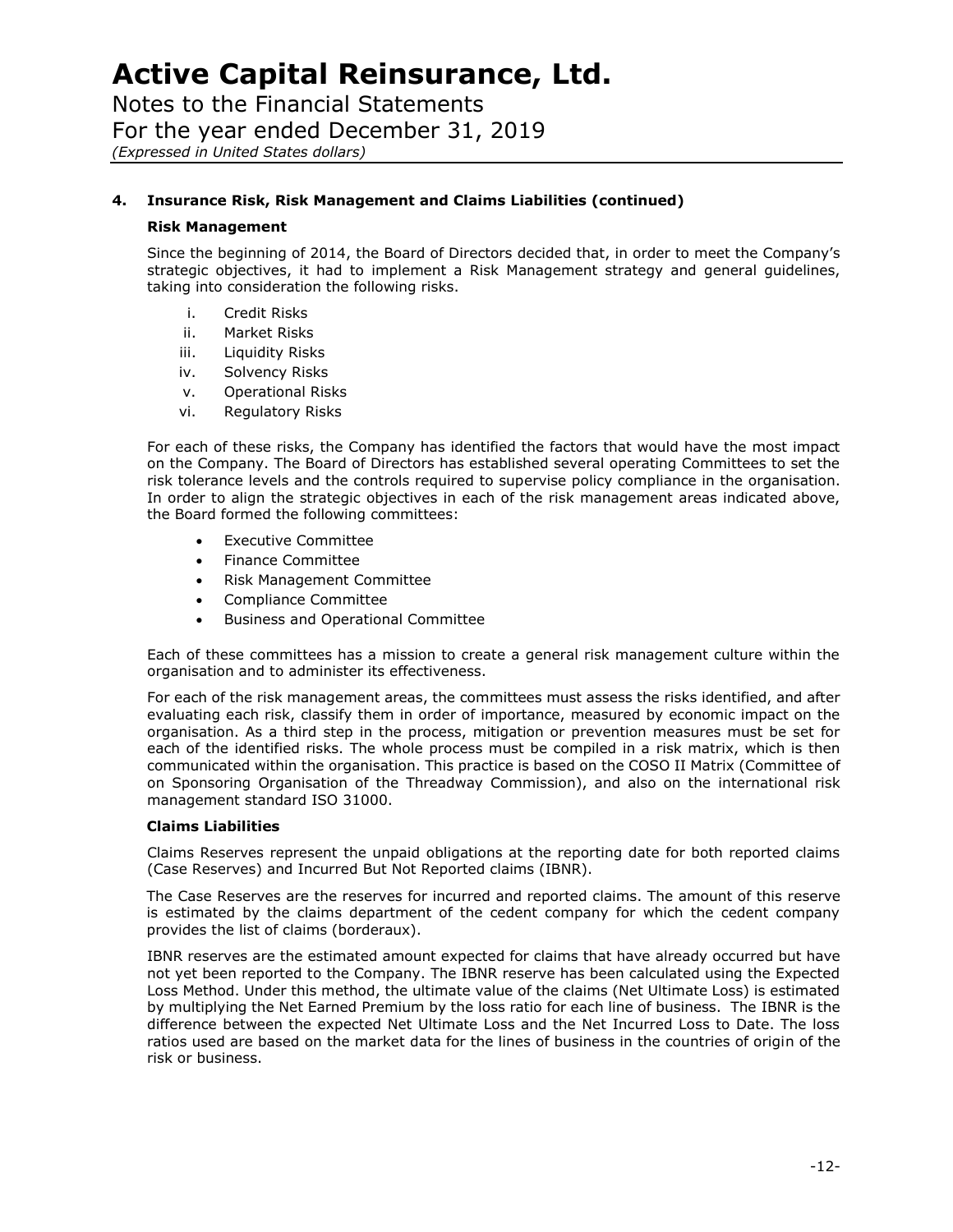Notes to the Financial Statements For the year ended December 31, 2019 *(Expressed in United States dollars)*

#### **4. Insurance Risk, Risk Management and Claims Liabilities (continued)**

The Claims Reserves are based on an actuarial valuation which concluded that the total reserves required were as follows:

|                                | 2019       | 2018        |
|--------------------------------|------------|-------------|
|                                |            |             |
| Case reserves                  | 5,917,185  | 4,303,067   |
| Gross IBNR                     | 6,357,559  | 4,871,137   |
| Recoveries under retrocessions | (345,906)  | (3,571,976) |
|                                | 11,928,838 | 5,602,228   |

Claims on reinsurance contracts are payable on an occurrence basis. The Company is liable for all insured events that occurred during the term of the contract, even if the loss is reported after the end of the contract term.

The claims paid on the underlying reinsurance agreements are the amount of the loss suffered by the insured party as a result of theft or fraud arising on the relevant credit cards held. The Company is liable for the losses passed on by the primary writer in accordance with the reinsurance agreements.

The estimated cost of claims includes direct expenses to be incurred in settling claims, net of the expected subrogation value and other recoveries. The Company takes all reasonable steps to ensure that it has appropriate information regarding its claims exposures.

#### **5. Cash and Cash Equivalents / Other Cash Deposits**

Maturity groupings based on the period from original deposit to maturity are as follows:

|    |                                                                     | 2019       | 2018       |
|----|---------------------------------------------------------------------|------------|------------|
|    | Cash and cash equivalents - Up to 3 months                          | 26,376,004 | 10,569,990 |
|    | Other cash deposits - Greater than 3 months but less than<br>1 year | 7,600,000  |            |
|    | Other cash deposits - Greater than 1 year                           | 8,415,497  | 15,715,497 |
| 6. | <b>Premiums Receivable</b>                                          | 2019       | 2018       |
|    | Premiums receivable                                                 | 41,480,823 | 29,718,085 |

No allowance for impairment has been provided as the premiums receivable at the year-end are related to policyholders for whom there is no recent history of default.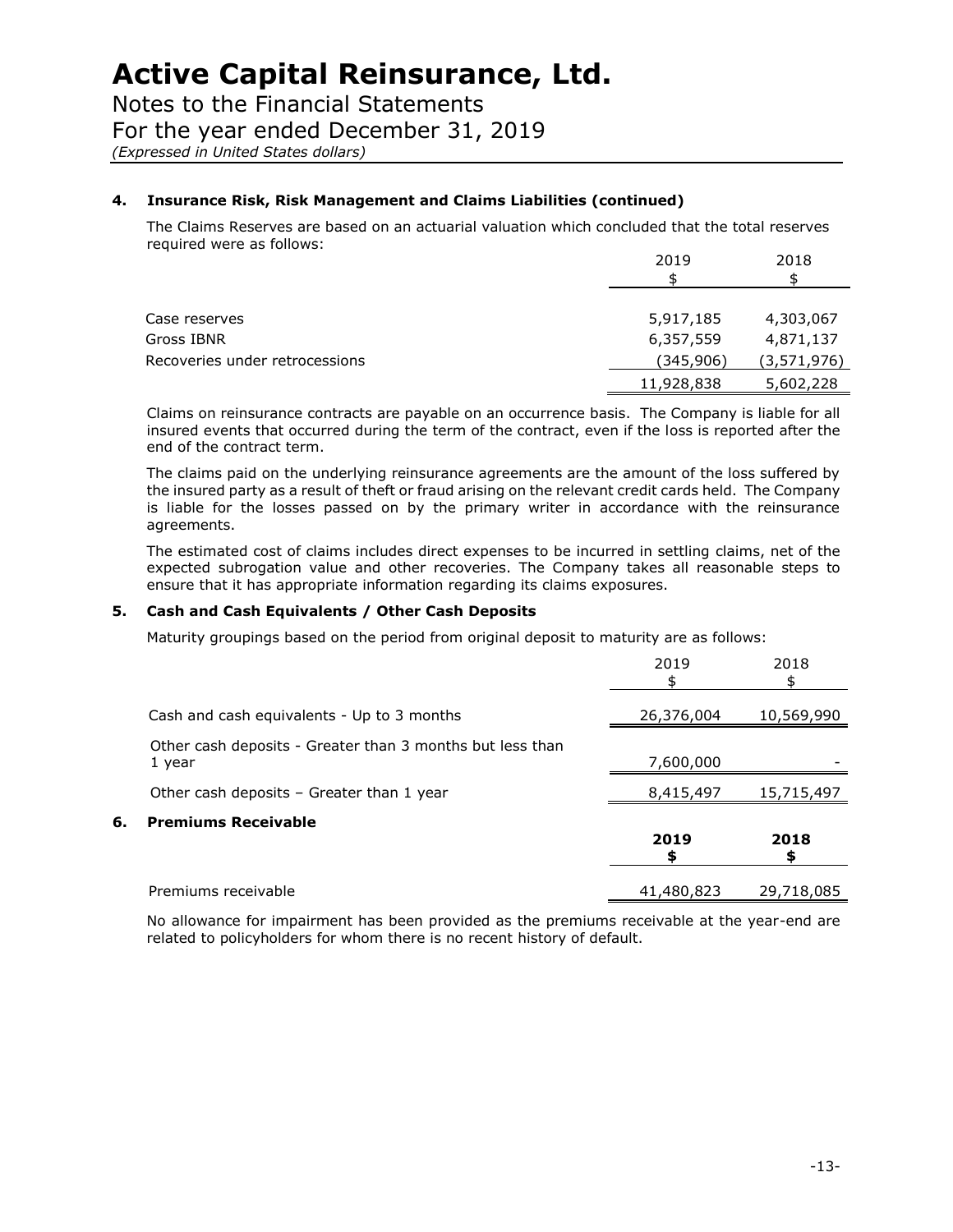Notes to the Financial Statements

For the year ended December 31, 2019

*(Expressed in United States dollars)*

#### **7. Related Party Transactions and Balances**

The following balances with related parties are included in Receivable from related parties on the Statement of Financial Position:

|                                  | 2018      | Advances | Payments<br>received | 2019      |
|----------------------------------|-----------|----------|----------------------|-----------|
| Due from a Director              | 2,025,463 | 47,455   | 59,118               | 2,013,800 |
| Advances to the shareholder      | 3,569,540 | 941,097  | 1,510,272            | 3,000,365 |
| Associate company (under set-up) | 71,892    |          | 71,892               |           |
| Other                            | 11,846    | 51       | 3,547                | 8,350     |
|                                  | 5,678,741 | 988,603  | 1,644,829            | 5,022,515 |

The advances to a Director of the Company are unsecured, are payable on demand and had 1.5% of interest rate.

The amount advanced to the shareholder is unsecured and bears no interest. It is the intention of the Board to declare dividends in 2020 which will serve as repayment of these advances.

The balance of the associated company relates to organisation expenses of a Miami office, which are unsecured, bear no interest and are payable on demand.

#### *Key Management Compensation*

Key management includes the Board of Directors and all members of senior management. The compensation paid or payable to key management for services is shown below.

|                                                                   | 2019      | 2018    |
|-------------------------------------------------------------------|-----------|---------|
|                                                                   |           |         |
| <b>Key Management Compensation</b>                                |           |         |
| Fees and other benefits (included within Professional fees in the |           |         |
| Statement of Comprehensive Income)                                | 1,164,575 | 654,300 |
| Life insurance (included within General & Administrative expenses |           |         |
| within the Statement of Comprehensive Income)                     | 22,398    | 21,919  |
| Commissions (included in Commissions within the Statement of      |           |         |
| Comprehensive Income)                                             |           | 13,272  |
|                                                                   | 1,186,973 | 689,491 |

#### *Other transactions*

Long term prepayments of \$546,834 (2018: \$546,834) relate to amounts paid to a close family member of the ultimate controlling party as detailed in Note 16. There is a capital commitment of \$78,166 (2018: \$78,166) to the same party.

Included within General and administrative expenses is \$83,287 (2018: \$54,300) paid to close family members of the ultimate controlling party for services provided.

#### **8. Prepayments, deferred retrocession premiums and other receivables**

|                                               | 2019                   | 2018                   |
|-----------------------------------------------|------------------------|------------------------|
| Prepayments<br>Deferred retrocession premiums | 191,101<br>7,777,394   | 496,767<br>6,774,182   |
| Recoveries                                    | 1,866,524              | 9,130,410              |
| Commissions prepaid<br>Other receivables      | 6,716,326<br>4,736,349 | 6,070,360<br>6,650,181 |
|                                               | 21,287,694             | 29,121,900             |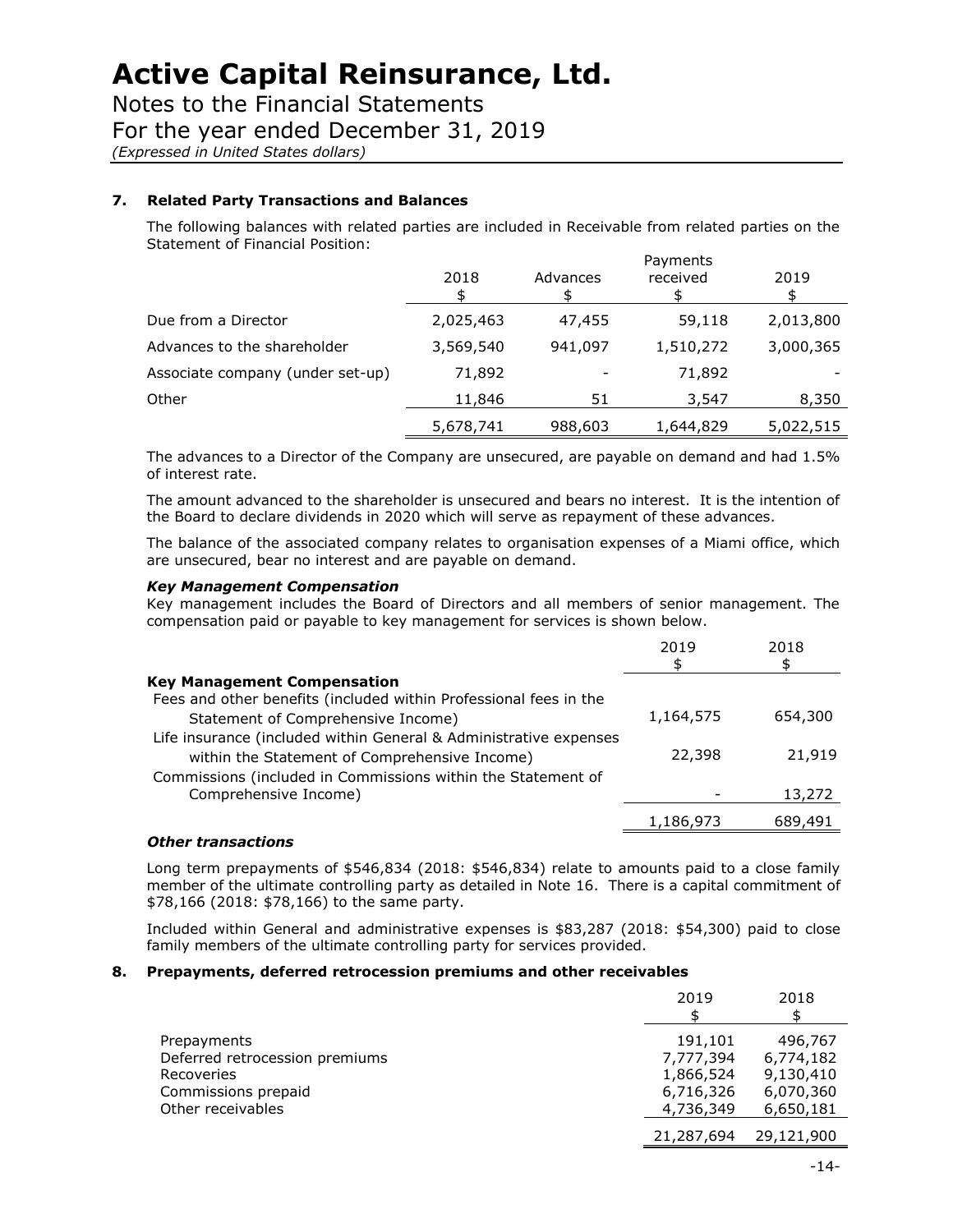Notes to the Financial Statements For the year ended December 31, 2019 *(Expressed in United States dollars)*

#### **9. Investments**

|                           | 2019      | 2018      |
|---------------------------|-----------|-----------|
| At January 1              | 3,095,382 | 3,095,382 |
| Purchased during the year |           |           |
| Matured during the year   | (93, 420) |           |
| At December 31            | 3,001,962 | 3,095,382 |

On February 15, 2014, the Company purchased a bond of \$1,000,000 issued by Grupo Financiero Ficohsa S.A. The bond matured on February 15, 2019 and had an interest rate of 6.50% plus LIBOR (6 month), with a maximum rate of 8%. On April 30, 2015, the Company purchased a bond of \$2,000,000 issued by Grupo Financero Ficohsa S.A. The bond matures on April 30, 2020 and has an interest rate of 7.50%. On October 20, 2016, the Company purchased 10,000 A2 Shares of GBN Ltd an Underwriting Agency based in London. On August 2018 the Company purchased 5,000 A2 Shares at 5 pounds per share of GBN Ltd. On February 2019 the bond with Grupo Ficohsa S.A. matured, the Company did not renew the investment. On November 2019 the Company invested US\$1,000,000 in a money market fund (Instacash BNP Paribas). The fund matured on January 2020 and was renewed for another 3 months. It was then cancelled in March 2020 due to the impact of COVID-19 on the investment. In 2019 GBN Ltd. entered into voluntary liquidation, after which the Company received a payment for its share.

#### **10. Plant, Property and Equipment**

|                                                | Office and<br>Electronic<br>Equipment<br>\$ | Motor<br><b>Vehicles</b><br>\$ | Furniture<br>and Fixtures<br>\$ | Total<br>\$            |
|------------------------------------------------|---------------------------------------------|--------------------------------|---------------------------------|------------------------|
| Cost                                           |                                             |                                |                                 |                        |
| Balance January 1, 2019                        | 64,878                                      | 354,256                        | 162,469                         | 581,603                |
| Additions<br>Disposals                         | 23,510                                      | 61,246                         | 706,258<br>(28,584)             | 791,014<br>(28,584)    |
| At December 31, 2019                           | 88,388                                      | 415,502                        | 840,143                         | 1,344,033              |
| <b>Accumulated Depreciation</b>                |                                             |                                |                                 |                        |
| Balance January 1, 2019<br>Charge for the year | (54,883)<br>(7,849)                         | (219,514)<br>(54,589)          | (71, 825)<br>(41,555)           | (346,222)<br>(103,993) |
| At December 31, 2019                           | (62, 732)                                   | (274,103)                      | (113,380)                       | (450,215)              |
| <b>Net Book Value</b><br>At December 31, 2019  | 25,656                                      | 141,399                        | 726,763                         | 893,818                |
|                                                |                                             |                                |                                 |                        |
| At December 31, 2018                           | 9,995                                       | 134,742                        | 90,644                          | 235,380                |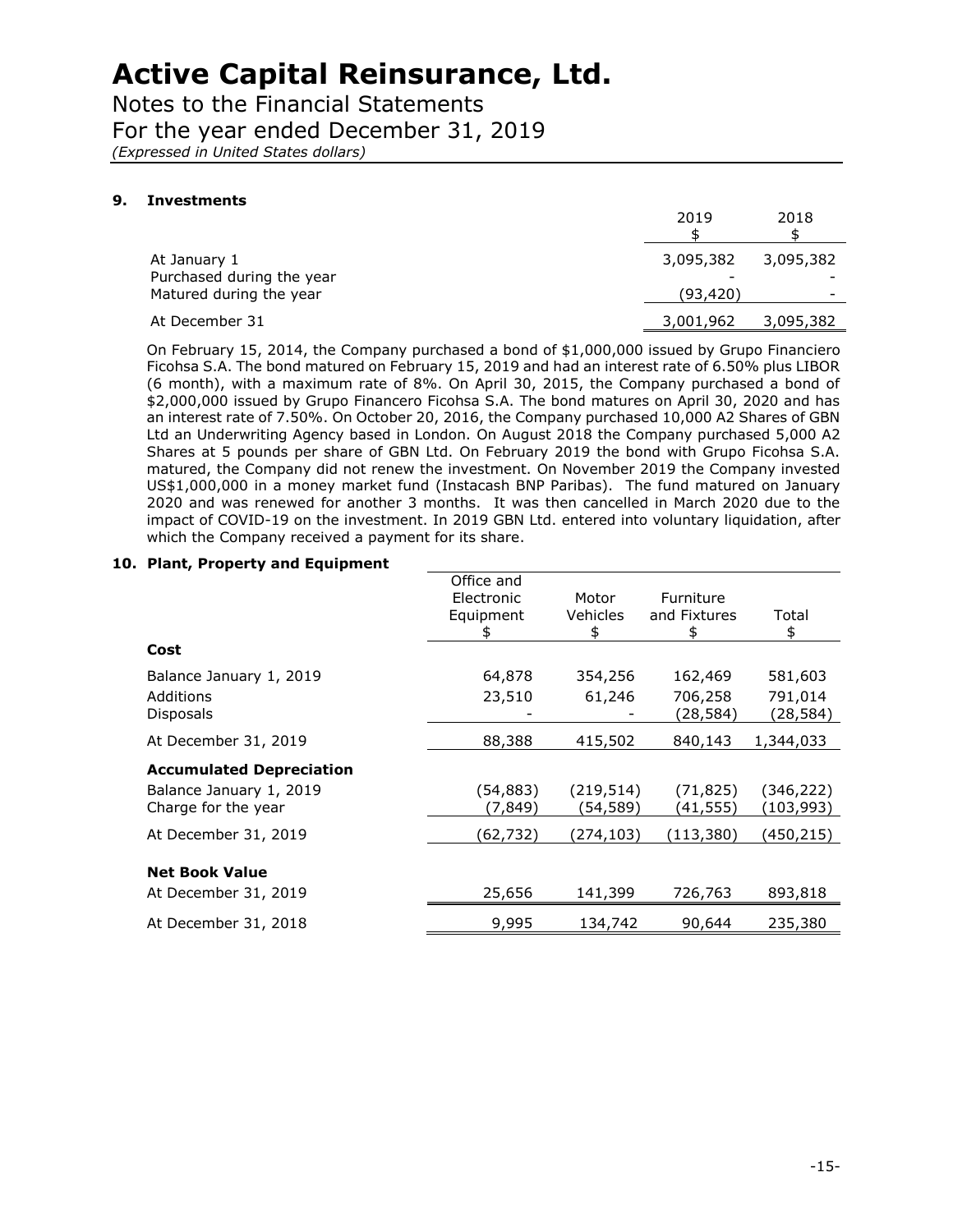Notes to the Financial Statements

For the year ended December 31, 2019

*(Expressed in United States dollars)*

#### **11. Claims Liabilities and Experience Rebate Provision**

|                             | 2019                 | 2018    |
|-----------------------------|----------------------|---------|
| Claims liabilities          | 12,198,184 9,174,203 |         |
| Experience rebate provision | 467,422              | 246,132 |

The Company establishes liabilities for both reported claims and the adverse development thereof, and claims which have been incurred but not reported and are expected to be reported within the provisions of the reinsurance contract. The Company also establishes provisions for discretionary experience rebates based upon expected underwriting profits. The amounts recorded in respect of the above are necessarily based on estimates and, while management believes that the amounts are adequate, the ultimate liability may be in excess of, or less than the amounts provided. Below is a summary of the techniques used by management to estimate liability amounts in respect of the Company's reinsurance policies, along with a discussion of the uncertainties inherent in the estimation process.

Claims on reinsurance contracts are payable on an occurrence basis. The Company is liable for all insured events that occurred during the term of the contract, even if the loss is reported after the end of the contract term.

The claims paid on the underlying reinsurance agreements are the amount of the loss suffered by the insured party as a result of theft or fraud arising on the relevant credit cards held. The Company is liable for the losses passed on by the primary writer in accordance with the reinsurance agreements.

The estimated cost of claims includes direct expenses to be incurred in settling claims, net of the expected subrogation value and other recoveries. The Company takes all reasonable steps to ensure that it has appropriate information regarding its claims exposures. However, given the uncertainty in establishing claims liabilities, it is likely that the final outcome will prove to be different from the original liability established.

The estimation of claims liabilities for claims incurred but not reported is generally subject to a greater degree of uncertainty than the estimation of the cost of settling claims already notified to the Company, where information about the claim event is available. The IBNR proportion of the total liability will typically display greater variations between initial estimates and final outcomes because of the greater degree of difficulty of estimating liabilities.

#### **12. Accounts payable and other liabilities**

Accounts payable and other liabilities comprise:

|                                                                   | 2019                   | 2018<br>\$                       |
|-------------------------------------------------------------------|------------------------|----------------------------------|
| Commissions payable<br>Other liabilities                          | 6,209,468<br>2,593,805 | 3,996,200<br>989,644             |
|                                                                   | 8,803,273              | 4,985,844                        |
| 13. Unearned premiums and unearned commission income              | 2019                   | 2018                             |
| Unearned Premium<br>Prepaid Premium<br><b>Unearned Commission</b> | 24,537,496             | 16,377,138<br>7,393,324<br>7,061 |
|                                                                   | 24,537,496             | 23,777,523                       |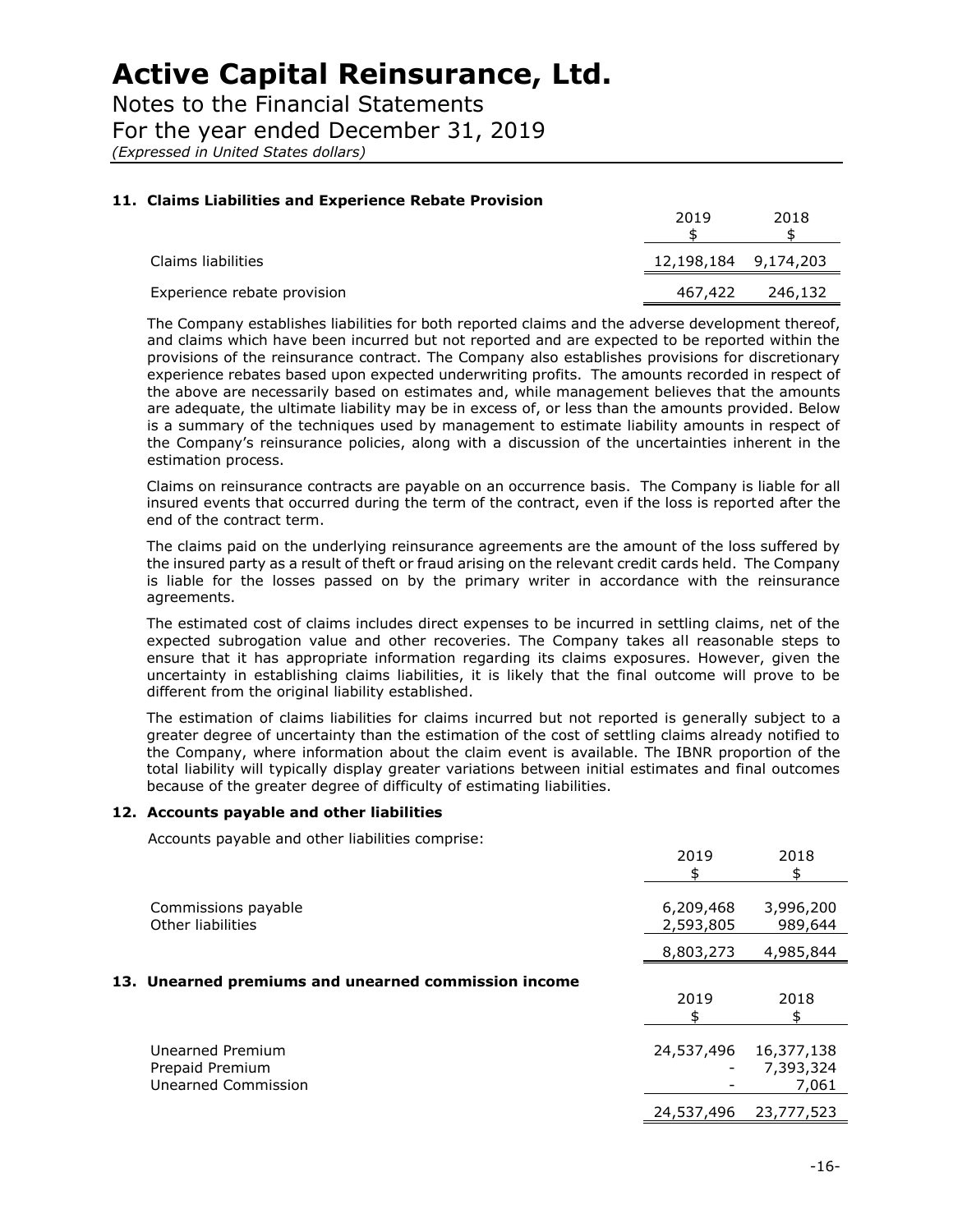Notes to the Financial Statements

For the year ended December 31, 2019

*(Expressed in United States dollars)*

#### **14. Retrocession premium payable**

|                                       | 2019                     | 2018                               |
|---------------------------------------|--------------------------|------------------------------------|
| Retrocession<br>Long Term Liabilities | $\overline{\phantom{a}}$ | 28,320,775 14,231,417<br>6,975,359 |
|                                       |                          | 28,320,775 21,206,776              |
|                                       |                          |                                    |

#### **15. Share Capital**

The Company is authorised to issue an unlimited number of shares of no par value. All shares issued are fully paid at the statement of financial position date.

Share capital comprises:

|                                               | 2019 | 2018                  |
|-----------------------------------------------|------|-----------------------|
|                                               |      |                       |
| Issued and fully paid:                        |      |                       |
| 31,500,000 (2018: 30,100,000) ordinary shares |      | 31,500,000 30,100,000 |
|                                               |      |                       |

On January 4, 2016 a resolution was passed to increase the issued share capital to \$18,000,000. On March 1, 2016, a resolution was passed to increase the issued share capital to \$19,000,000. A further resolution was passed on March 28, 2016 to increase the issued share capital to \$22,600,000. On September 21, 2016 a resolution was passed to increase the issued share capital to \$25,100,000 which was effected by a conversion of additional paid in capital. In the prior year, issued share capital was increased by \$3,000,000. On June 2018 a resolution was passed to increase the issued share capital to \$30,100,000. On 2019 a resolution was passed to increase the issued share capital to \$ 31,500,000.

#### **16. Commitments**

During 2012, the Company entered into an agreement to purchase office space for availability in 2017. As referred to in Note 7, an amount of \$546,834 (2018: \$546,834) was paid as a deposit with a remaining commitment of \$78,166 (2018: \$78,166) outstanding. The balance would be paid when the space was completed.

During 2017 the Company entered into an arbitration process against the real estate promoter. In 2018, a resolution was passed by the Court allowing the execution of the arbitral award. In 2019 the Court elevated the categorization of the arbitral award to seizure.

This year, the Company obtained a favorable arbitral award on this process and is exercising all the actions and resources to recover the amount.

2019

#### **17. Financial Instruments**

|                                             | 2019       | 2018       |
|---------------------------------------------|------------|------------|
|                                             | \$         | \$         |
| Financial assets:                           |            |            |
| Financial assets measured at amortised cost |            |            |
| Cash and cash equivalents                   | 26,376,004 | 10,569,990 |
| Other cash deposits                         | 16,015,497 | 15,715,497 |
| Premiums receivable                         | 41,480,823 | 29,718,085 |
| Receivable from related parties             | 5,022,515  | 5,678,741  |
| Other receivables                           | 6,603,172  | 15,641,470 |
| Investments                                 | 3,001,962  | 3,095,382  |
| Total                                       | 98,499,973 | 80,419,165 |

2018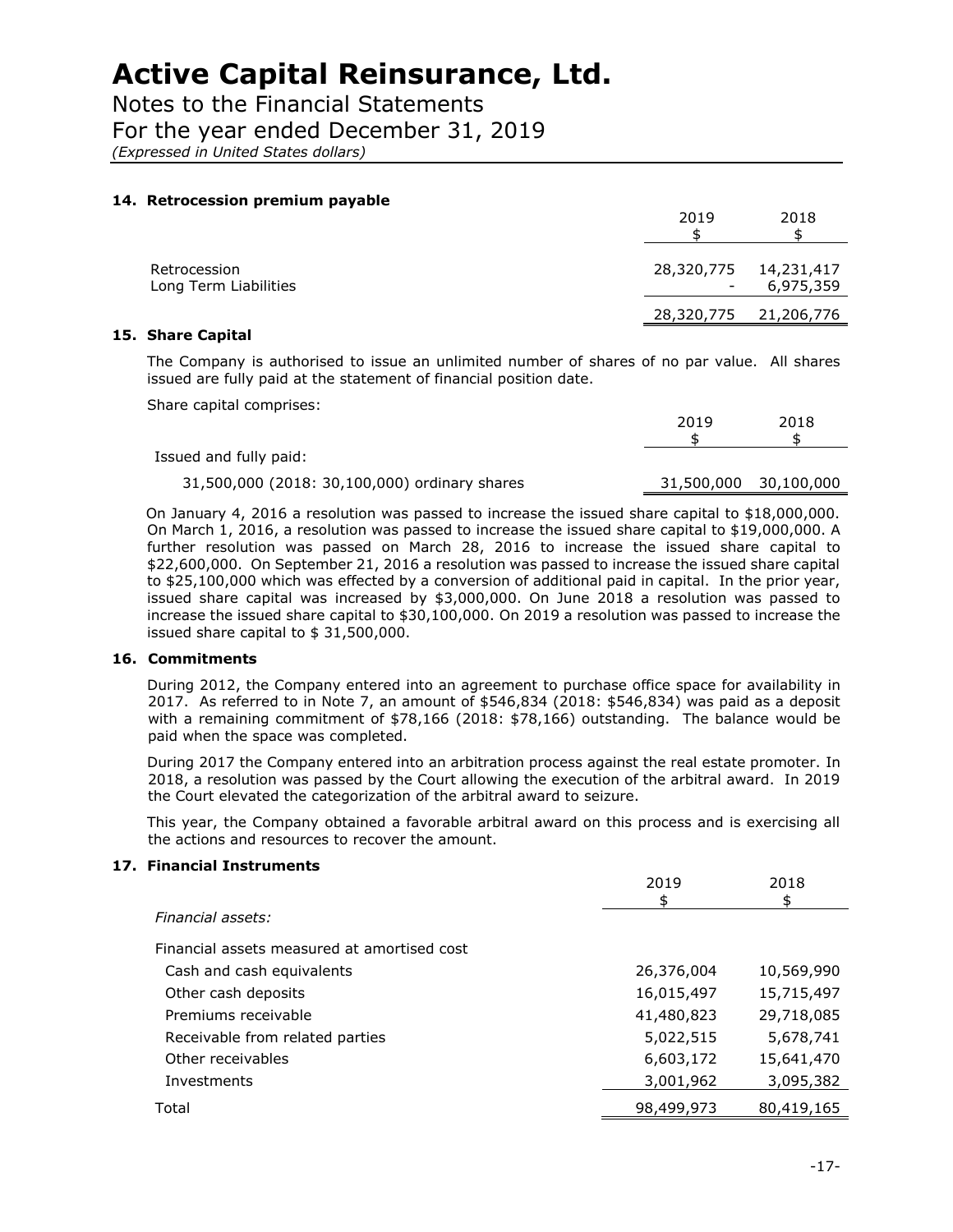Notes to the Financial Statements

For the year ended December 31, 2019

*(Expressed in United States dollars)*

#### **17. Financial Instruments (continued)**

|                                                  | <u>2019</u> | 2018       |
|--------------------------------------------------|-------------|------------|
|                                                  |             |            |
| Financial liabilities:                           |             |            |
| Financial liabilities measured at amortised cost |             |            |
| Accounts payable and other liabilities           | 8,803,273   | 4,985,844  |
| Retrocession premium payable                     | 28,320,775  | 21,206,776 |
| Total                                            | 37,124,048  | 26,192,620 |

#### **18. Reinsurance Commissions**

All premiums on assumed reinsurance are normally subject to a commission cost, since the ceding company must be compensated for the acquisition cost or commissions paid to direct insurance brokers or intermediaries that produce the business. Besides the acquisition cost, the ceding company requires compensation on their administrative costs.

When a reinsurer seeks capacity in the retrocession market, it must also get compensated for at least part of the reinsurance commissions it has paid to the ceding company, plus some compensation for administrative costs. On facultative reinsurance, commissions on retrocessions are normally lower than the commission paid on the original reinsurance ceded by the insurance company.

|                                           | 2019                       | 2018                       |
|-------------------------------------------|----------------------------|----------------------------|
|                                           | \$                         | \$                         |
| Commissions expense<br>Commissions income | 34,019,375<br>(24,133,982) | 34,027,743<br>(20,186,967) |
| Net commission expense                    | 9,885,393                  | 13,840,776                 |
| 19. General and Administrative Expenses   |                            |                            |
|                                           | 2019                       | 2018                       |
|                                           | \$                         | \$                         |
| Administrative expenses                   | 1,090,042                  | 611,882                    |
| Outsource                                 | 566,546                    | 370,147                    |
| Transportation                            | 416,417                    | 384,382                    |
| Food and lodging                          | 303,307                    | 282,684                    |
| Miscellaneous                             | 169,942                    | 27,718                     |
| <b>Seminars</b>                           | 59,854                     | 55,871                     |
| Other expenses                            | 50,293                     | 39,104                     |
| Insurance                                 | 38,310                     | 21,919                     |
| Dues and subscriptions                    | 30,021                     | 21,288                     |
| Customer relations                        | 29,192                     | 12,115                     |
| Bank charges                              | 14,858                     | 11,817                     |
| Telephone and communications              | 14,387                     | 17,294                     |
| Maintenance                               | 13,461                     | 22,154                     |
| Legal expenses                            | 11,659                     | 11,482                     |
| Donations                                 | 7,779                      | 6,405                      |
| Fuel and lubricants                       | 5,144                      | 5,201                      |
| Office supplies<br>Software               | 3,923<br>2,144             | 11,742<br>6,705            |
|                                           |                            |                            |
|                                           | 2,827,279                  | 1,919,910                  |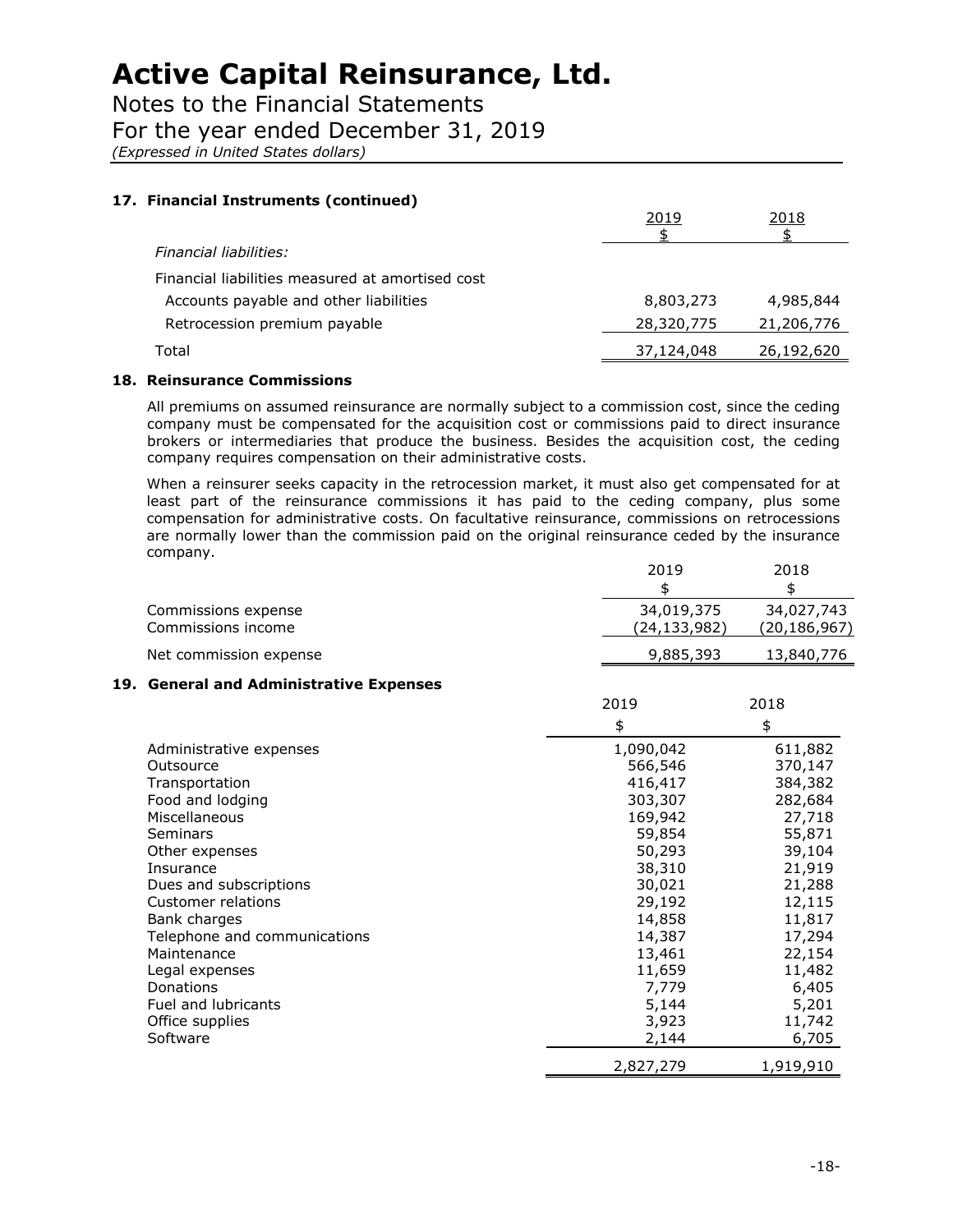Notes to the Financial Statements For the year ended December 31, 2019 *(Expressed in United States dollars)*

#### **20. Taxation**

Under the terms of the Barbados Exempt Insurance Act, Cap. 308A, as amended, the Company is liable to income tax at a rate of 0% during its first fifteen financial years of operation. Thereafter, if the Company has taxable income, it is liable for tax at a rate of 8% of \$125,000 and no license fee is payable. Where a taxable loss occurs, a license fee of \$10,000 is due.

#### *Regulatory Changes*

Effective January 1, 2019, the Exempt Act was repealed and Insurance Act Cap. 310 amended, and unless grandfathered, the Company will be assigned to Class 2 category licence. Effective January 1, 2019, the tax rate applicable to the Company is zero percent.

The Company elected to be grandfathered in 2019. As such, the rights and benefits conferred upon licencees under the previous Exempt Act are maintained until June 30, 2021. The Company may at any time elect to transition to the new regime.

On November 29, 2019, the Barbados government repealed the Business Companies (Economic Substance) Act, 2018-41, and replaced it with the Companies (Economic Substance) Act, 2019-43 ("the Barbados Act"). Under the Barbados Act, all resident companies (other than those being grandfathered) must comply with the economic substance rules for fiscal periods commencing on or after January 1, 2020. The Barbados Act will require a resident Company which derives income from the carrying on of a relevant activity to satisfy the economic substance test in relation to that relevant activity, and will require the Company to file an economic substance declaration annually.

If the Director of International Business determines that a resident Company has failed to meet the economic substance test for a fiscal period, the Director may impose a penalty not exceeding \$150,000 in any subsequent year. The Barbados Act will be applicable for the Company for the year ended December 31, 2021, and management is currently assessing how the substance requirements will apply to the Company.

Certain countries apply a withholding tax on money transfers which applies to the premiums earned from insured parties in those countries.

|                               | 2019    | 2018    |
|-------------------------------|---------|---------|
|                               |         |         |
| Withholding taxes on premiums | 504,647 | 498,147 |
|                               |         |         |

#### **21. Capital Management**

The Company must maintain a minimum solvency requirement under the revised legislation detailed in note 20. The Company has exceeded the minimum solvency as at December 31, 2019.

The Board monitors the capital base of the Company in relation to the solvency requirements of the Barbados legislation and other insurance standards. In addition, the investment guidelines serve to minimize investment risk with a goal of maintaining the capital base.

The Company's capital base is required to help the Company absorb losses due to under-pricing of the insurance product; to absorb an unexpected decline in the value of the Company's assets; to provide a buffer for the potential undervaluation of the Company's unpaid claim liabilities and to provide a mechanism for financing the growth of the Company.